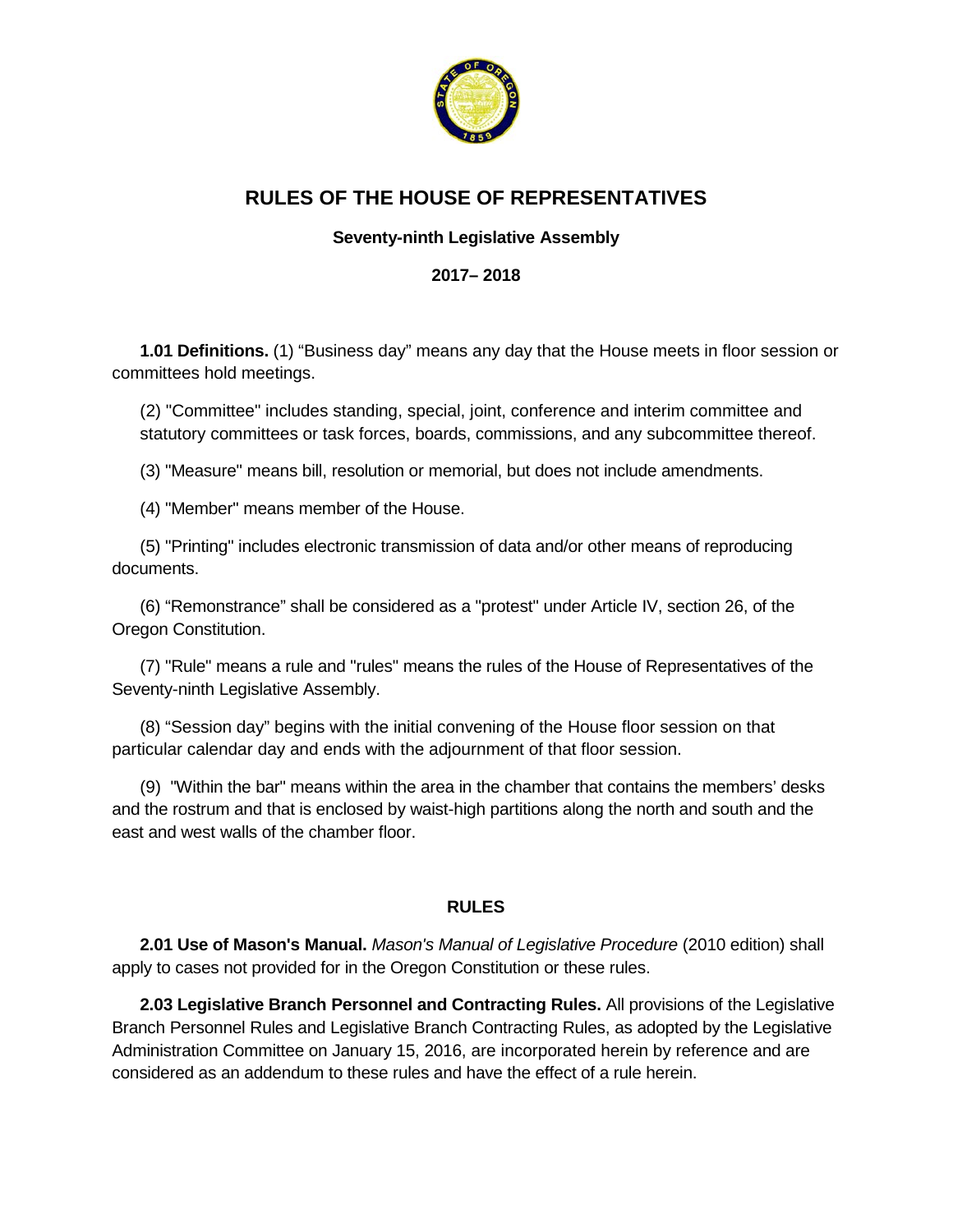**2.05 Procedure for Amending Rules.** Once the House has organized for business, thirty-one votes are required to adopt, amend or rescind any rule. However, forty votes are required to amend or rescind Rule 9.30. The adoption, amendment or rescission of any rule must be proposed in writing, read at a regular business session under the order of business Other Business of the House, referred to the Committee on Rules by the presiding officer, and if reported from the Committee on Rules, upon distribution of the report, it shall be in order to vote on the proposed amendment immediately.

**2.10 Procedure for Suspending Rules.** (1) Forty votes are required to suspend any rule.

(2) When a motion to suspend the rules is defeated, the motion shall not be renewed until after an intervening recess or adjournment.

**2.20 Rules of the House.** Except as modified or rescinded under Rule 2.05, these rules shall be in effect for the entire term of the Seventy-ninth Legislative Assembly, whether the House is in session or has adjourned sine die.

#### **CONVENING**

**3.01 Quorum.** (1) A quorum of the House is forty members.

(2) If a quorum is present, the House shall proceed to transact its business. If there is no quorum present, a lesser number of members may adjourn from day to day and compel the attendance of absent members.

**3.03 Attendance.** Except for emergencies, a member shall attend all sessions of the House unless an Excused Absence Request is filed with the Chief Clerk forty-eight (48) hours in advance. All requests for an excused absence will be presumed approved unless the member is otherwise notified by leadership. A member shall attend all meetings of the committees of the House of which he or she is a member unless excused by a chair. No member shall be considered excused, however, unless the presiding officer or a chair has announced the excuse at the opening of the House session or committee meeting, or at the earliest possible time thereafter. No excuse may be announced while the House is under a Call of the House.

**3.05 Session Hour.** Unless otherwise ordered by the presiding officer or a majority of the members present, the regular hour of meeting shall be 11:00 a.m.

**3.07 Open Sessions.** All deliberations and meetings of the House shall be open to the press and public.

**3.08 Daily Session Length.** (1) A session day begins with the initial convening of the House that calendar day and ends with the adjournment of that session. The House shall not meet for more than twelve hours on any session day, excluding time used in recess, unless a majority of those members present vote to suspend this provision.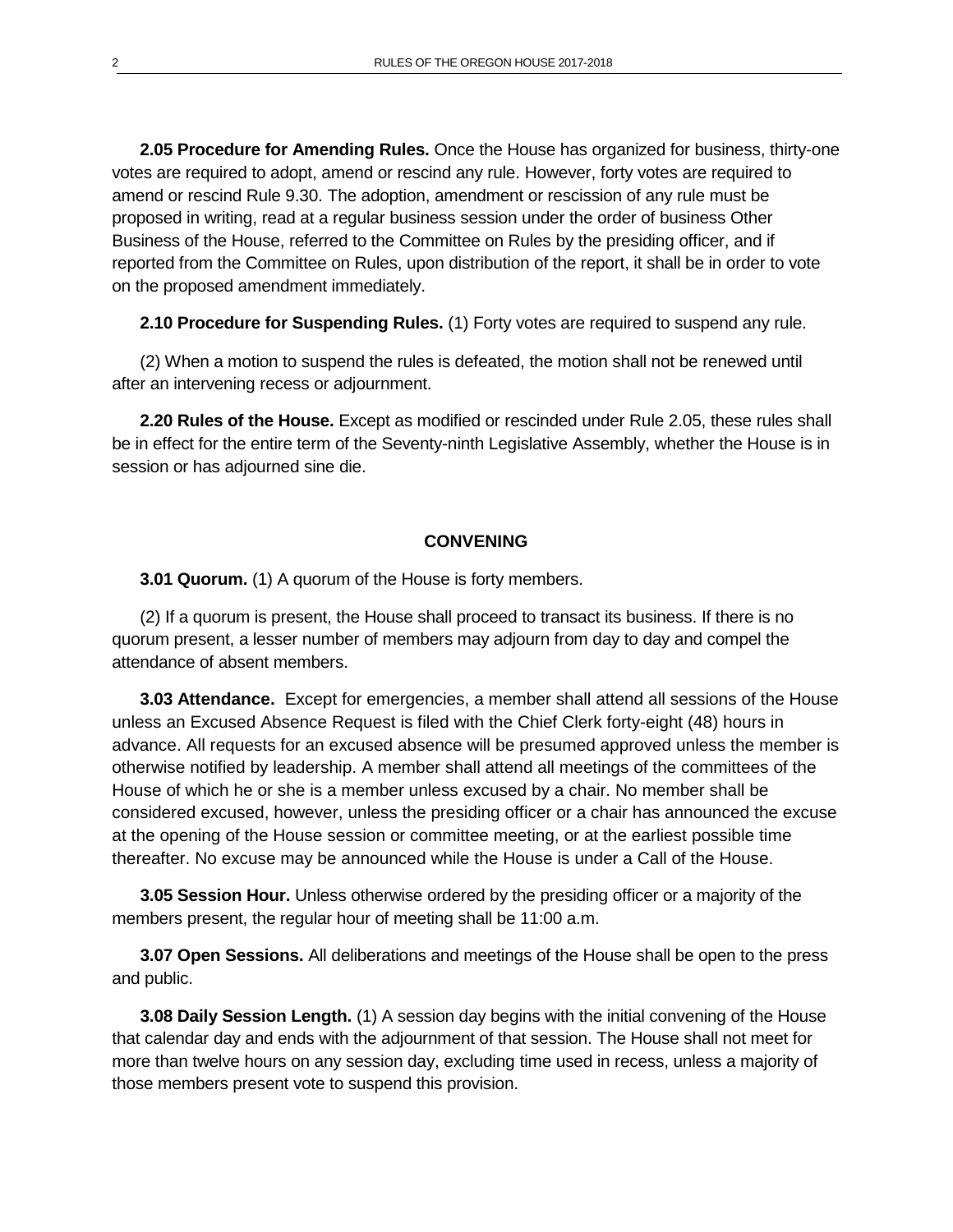(2) The convening of a new House floor session after adjournment of a floor session constitutes the beginning of a new session day.

#### **VOTING**

**3.12 Electronic Roll Call System.** The electronic voting system shall be under the control of the presiding officer and shall be operated by the Chief Clerk. The names of the members shall be listed on the electronic roll call board in alphabetical order, except that the name of the Speaker shall be last.

**3.15 Roll Call.** (1) The electronic voting system shall be used as the roll call to determine the presence of a quorum and/or the presence of members under a Call of the House. Members shall press the "yea" button to record their attendance.

(2) A roll call vote of "yeas" and "nays" shall be taken and recorded on the final passage of all bills and joint and concurrent resolutions. Except as otherwise provided in these rules, the vote shall be recorded by the electronic voting system.

(3) Upon demand of two members, an oral roll call shall be taken and recorded on any measure that requires more than 31 affirmative votes. The Clerk shall call the roll of the membership, alternating between alphabetical order and reverse alphabetical order. The Speaker's name shall be called last.

(4) If the presiding officer is in doubt on any motion or a division is called for on a motion, a roll call shall be taken and recorded by the electronic voting system on the motion. On all other questions to be voted upon, unless otherwise provided in these rules, the presiding officer may order the "yeas" and "nays" taken by the electronic voting system.

(5) The electronic voting system shall not be used for election of officers.

(6) Individual votes shall not be displayed until the time for voting has expired and the electronic voting system has been closed.

(7) In the event the electronic voting system is not in operating order when voting on any question, the presiding officer shall order all "yea" and "nay" votes be taken by oral roll call. The Clerk shall call the roll of the membership in alphabetical order. The Speaker's name shall be called last.

(8) The vote of any member that has not been recorded because of malfunction of the electronic voting system shall be entered into the record if that member was within the bar of the House chamber at the time of the vote and attempted to cast their vote at the appropriate time, and the fact of such malfunction is reported to the presiding officer prior to the announcement of the result of the vote.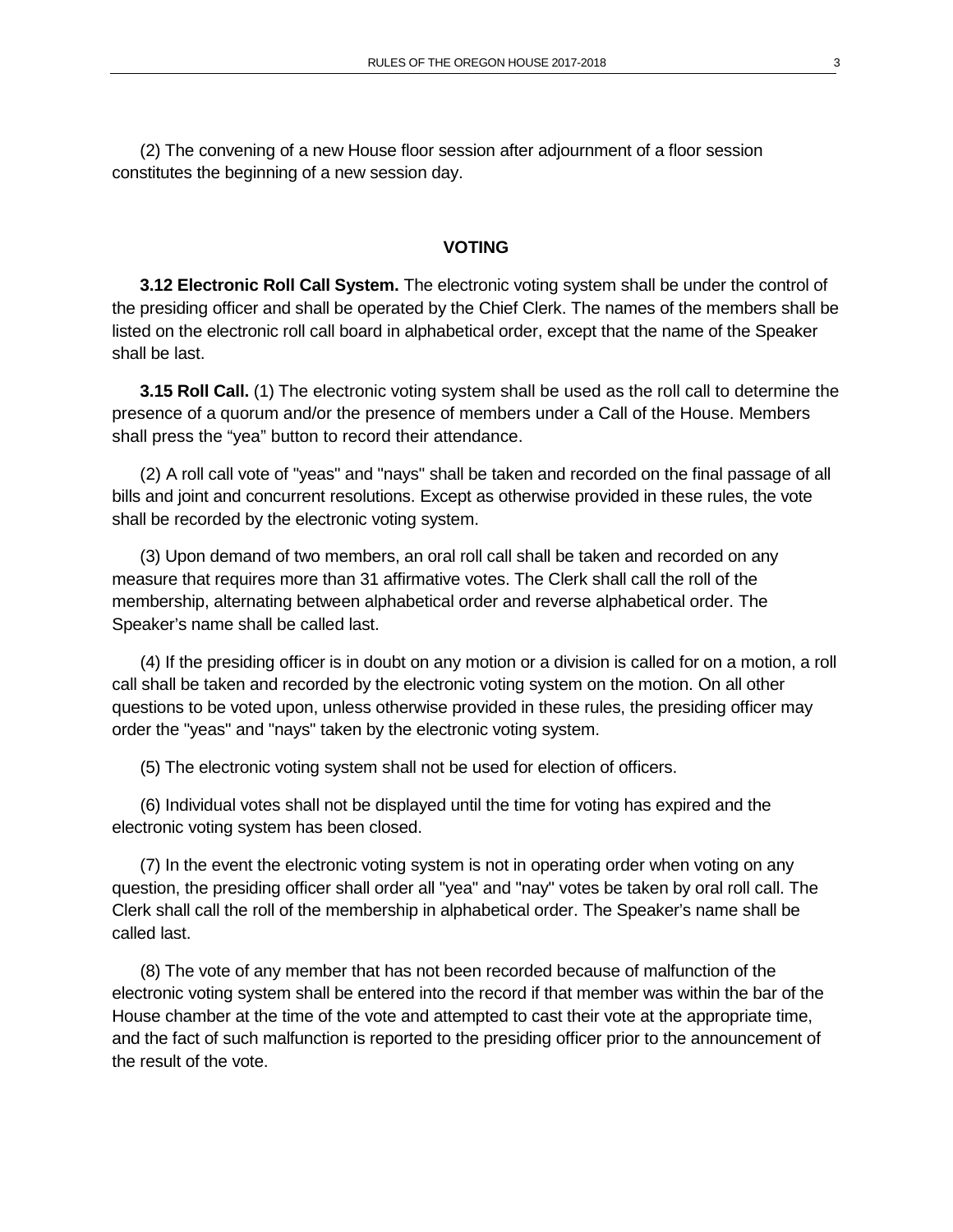**3.20 Requirements for Voting.** (1) Each member within the bar when the question is stated and the member's name is called shall vote. No member shall be allowed to abstain from voting.

(2) If a member refuses to vote when the member's name is called, the presiding officer shall immediately call for the member's vote a second time. If the member again refuses to vote, the presiding officer shall read subsection (3) of this rule. The presiding officer shall then call for the member to announce the member's vote immediately. If the member fails to vote immediately after this third request, the presiding officer shall state for the record: "The member's failure to vote constitutes an intentional violation of House Rule 3.20, subsection (1) and a high breach of decorum. The Journal shall show that the Representative is censured for the violation; the clerk shall record the Representative's vote on the measure on which the member refused to vote as a 'yea;' and the member may also be subject to other penalties as the House may order."

(3) Any member's refusal to vote, as required by House rules, shall be recorded in the Journal as an intentional violation of Rule 3.20 (1) and a high breach of decorum. The Representative shall be censured; the Clerk shall record the Representative's vote on the measure on which the member refused to vote as a "yea;" and the member may also be subject to other penalties as the House may order.

(4) No member, except by unanimous consent, shall be permitted to vote upon any question unless he or she is within the bar before the last name on an oral roll call was called or is within the bar before the electronic voting system is closed. No member shall vote or be allowed to change their vote after the presiding officer announces the result of the roll call by declaring the question has passed or failed to pass.

**3.21 Announcement of Conflict of Interest.** (1) When involved in an actual or potential conflict of interest, as defined by ORS 244.020, a member shall announce, on the floor or in the committee meeting, the nature of the actual or potential conflict prior to voting on the issue giving rise to the conflict.

(2) The member shall file in writing a statement of the nature of the actual or potential conflict with the Chief Clerk or the committee assistant by 5:00 p.m. the next business day following the vote on the measure. The statement shall be limited to the substance of the oral explanation given on the floor or in committee. The member's announcement of an actual or potential conflict of interest shall be recorded in the Journal or in the committee minutes.

**3.26 Electronic Roll Call; Time, Changes.** When a vote is taken using the electronic voting system, the members shall be allowed at least thirty seconds to vote, at the end of which time, the Clerk will display the vote. After the individual votes have been displayed, and before the result is declared, any member desiring to change his or her vote may request that of the presiding officer. The presiding officer shall direct the Chief Clerk to make the proper entry into the electronic voting system.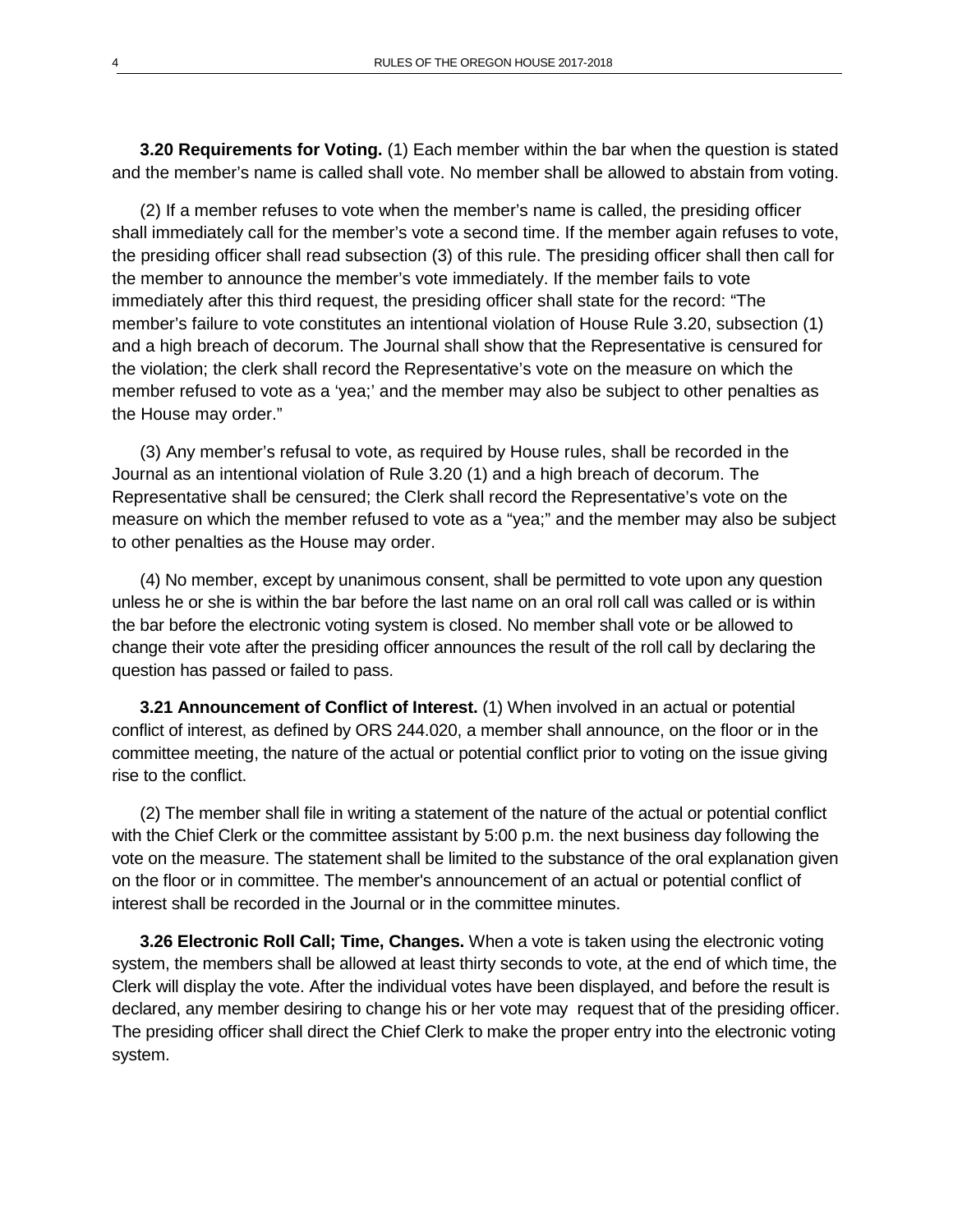**3.28 Electronic Roll Call; Misuse, Penalties.** No member shall vote for another member using the electronic voting system. No member shall tamper with, alter or attempt to alter the electronic voting system, or cause the electronic voting system to register a vote without the member personally depressing a voting button during each roll call vote. Any member who violates this rule may be punished as determined by the vote of 31 members. If a person not a member votes or attempts to vote for any member or violates a provision of this rule, he or she shall be barred from the floor of the House for the remainder of the session, and he or she may be punished further as determined by the vote of 31 members.

**3.30 Voting by Presiding officer.** The Speaker shall vote whenever a roll call is required. The Speaker's name shall be called last on an oral roll call vote.

**3.35 Explanation of Vote.** (1) Any member who wishes to explain his or her vote shall file the written explanation with the Chief Clerk by 5:00 p.m. the next business day following the vote on the measure. The vote explanation filed under this subsection must comply with subsection (2) of this rule. If the explanation does not meet those requirements, the Speaker may refuse to cause the explanation to be printed in the Journal.

(2) The vote explanation shall be germane to the subject and shall not reflect on the honor or integrity of any other member.

**3.45 Printed Measures Required for Voting.** No measure or amendment to a measure shall be finally voted on until it has been made available electronically or printed and placed on the desks of the members.

**3.50 Third Reading Requirement.** (1) No bill shall pass the House until after third reading and no measure shall be read more than once in any one day.

(2) A bill may be referred or re-referred to committee on third reading.

**3.55 Call of the House.** (1) Six members may demand a Call of the House at any time before a roll call has begun.

(2) Upon a Call of the House, the doors shall be closed until proceedings under the Call have been terminated. No other business shall be transacted until the proceedings are so terminated.

(3) Upon a Call of the House, the Sergeant at Arms shall cause all members who are not excused to come to the floor. If the Sergeant at Arms cannot locate any unexcused member, the Sergeant at Arms shall so report to the presiding officer, who shall announce the fact to the members.

(4) All members must remain within the bar of the House until the vote is taken for which the Call was made. However, when the House is waiting for an unexcused member to return to the floor, or in order to access the facilities, or the presiding officer has announced that the House is "at ease," the members may have access to the area behind the rostrum. Members must then return to within the bar.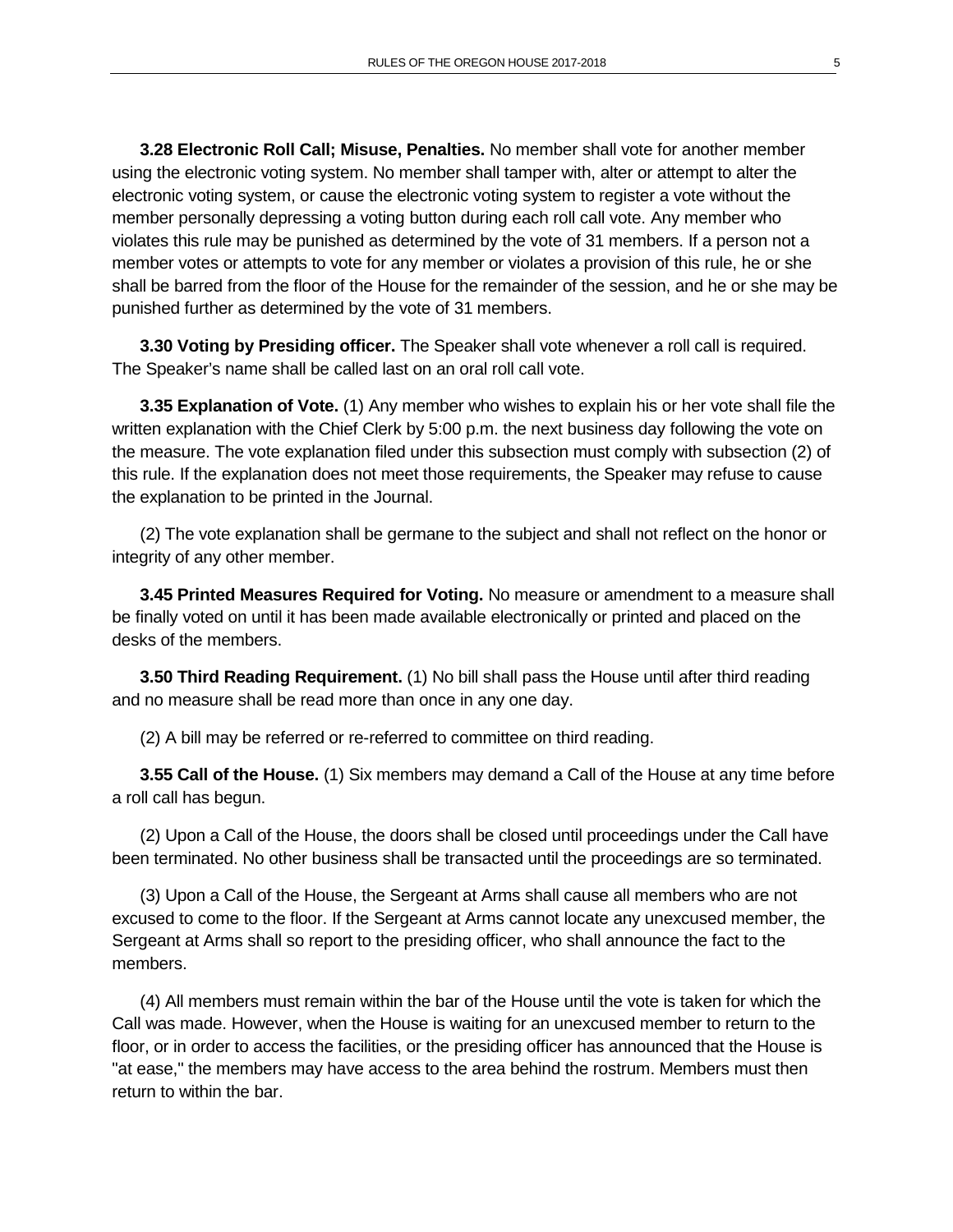(5) A Call of the House shall be considered terminated when the question for which the Call was invoked has been voted upon or when a motion to terminate the Call is approved by forty members. The motion to terminate the Call shall be in order when the Sergeant at Arms has reported that unexcused members cannot be returned within a reasonable time. Termination of the Call under this subsection terminates the requirement that the Sergeant at Arms search for unexcused members. In the absence of a quorum after the report of the Sergeant at Arms is received, the House may terminate the Call by the unanimous consent of the members present.

(6) Upon a Call and until the proceedings are terminated, the presiding officer shall direct the Sergeant at Arms to authorize members of the Senate, representatives of the news media and staff identified under House Rule 17.01(1) to leave or enter the chamber.

(7) Subsection (2) of this rule does not apply to the third-floor gallery.

#### **ORDER OF BUSINESS**

**4.01 Order of Business.** (1) The general order of business shall be:

- (a) Call to Order.
- (b) Opening Ceremony, prayer and/or inspirational message. (At the opening session of the day only.)
- (c) Courtesies.
- (d) Verification of Quorum.
- (e) Messages from the Governor.
- (f) Messages from the Senate.
- (g) Introduction and First Reading of Memorials and Resolutions.
- (h) Committee Reports
- (i) Propositions and Motions.
- (j) Introduction and First Reading of House Bills.
- (k) Second Reading of House Bills.
- (l) Consent Calendar.
- (m) Third Reading of House Bills.
- (n) Final Reading of Memorials and Resolutions.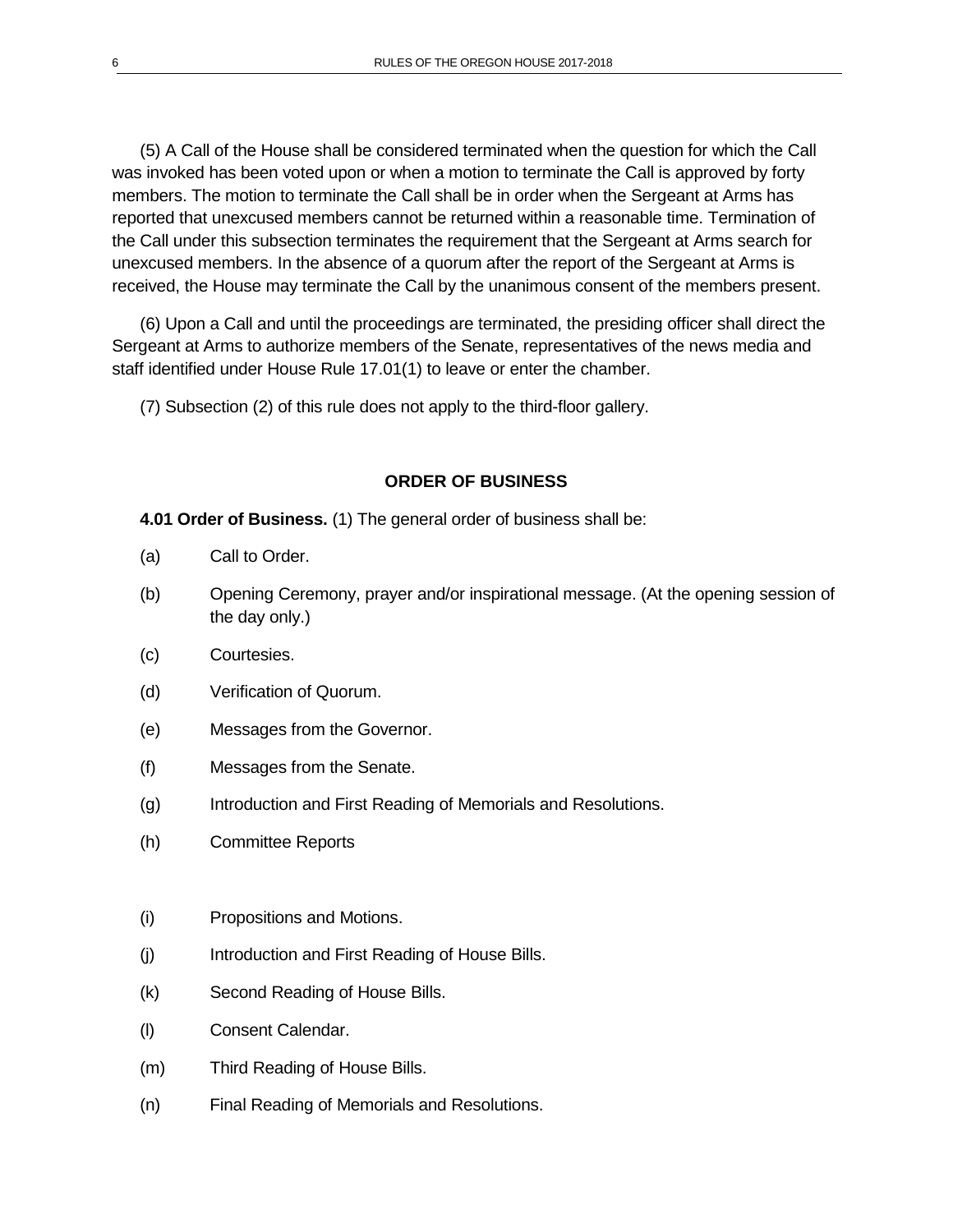- (o) Bills, Reports and Other Business Lying on the Table.
- (p) First Reading of Senate Bills.
- (q) Second Reading of Senate Bills.
- (r) Third Reading of Senate Bills.
- (s) Other Business of the House.
- (t) Announcements.
- (u) Remonstrances.
- (v) Adjournment

(2) The presiding officer, under the orders of business Committee Reports may announce the distribution of the committee report file to the members' desks. No reading of such reports will then take place.

(3) Messages from the Governor, the Senate or any state official and committee report files may be read or distributed at any time.

(4) A quorum is not required under the orders of business Opening Ceremony, Courtesies, Remonstrances or Adjournment, nor will a Call of the House be in order.

(5) Under the order of business Courtesies, all honorary pages and/or groups shall be greeted by the presiding officer on behalf of the House. A request to return to the order of business Courtesies shall be out of order until all other orders of the day have been completed.

(6) Under the order of business Remonstrances*,* no member may speak for longer than three minutes, or for a second time, or yield time to another member. The motives or integrity of any member of the House or the Senate shall not be impugned.

(7) Questions relating to the priority of business shall be decided without debate.

(8) The general order of business shall not be varied except upon suspension of the rules. However, any subject before the House may be made a Special Order of Business upon the vote of a majority of the members present and, when the time fixed for consideration of the subject arrives, the presiding officer shall take up the subject.

(9) Appropriation bills shall take precedence over all other measures on the Third Reading Calendar.

**4.05 Consent Calendar.** (1) Each session day, a consent calendar of measures may be presented for consideration and vote of the House. The consent calendar shall be made available to members prior to consideration.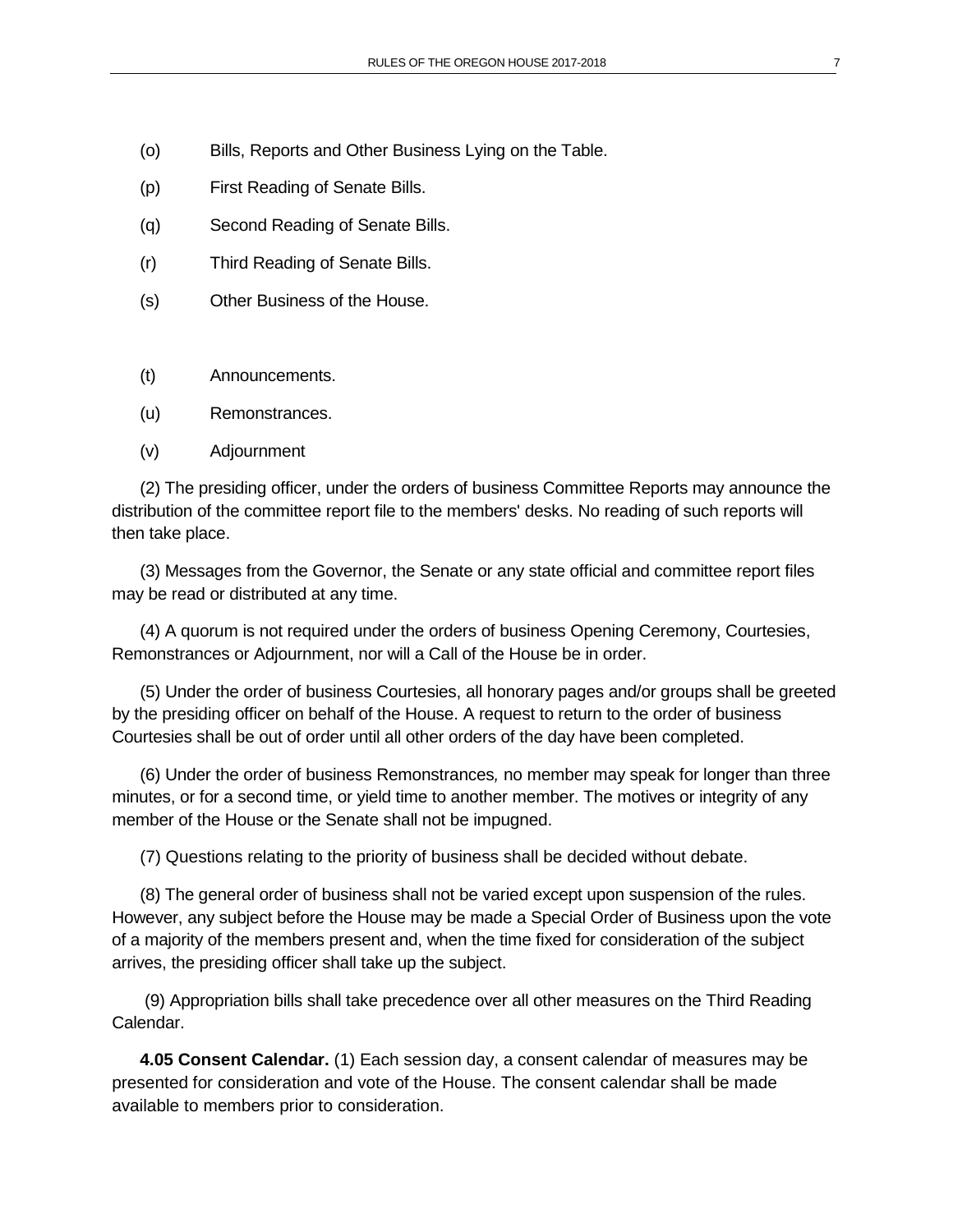(2) (a) Any measure reported out of committee unanimously, with or without amendments, may be placed on the consent calendar if the committee reporting the bill so recommends.

(b) Any measure reported out of committee with the recommendation that it be placed on the consent calendar shall be placed on the second reading calendar under House Rule 9.32 (1) and (2).

(3) Any measure recommended for the consent calendar shall be placed on the calendar but held at the Desk for two days after the day on which the measure was listed on the committee report file or read under the order of business of Standing Committee Reports. During that period, members may submit written objection to the placing of the measure on the consent calendar. If four objections signed by members of the House are received at the Desk within the two-day period, the measure shall be removed from the consent calendar and placed in its proper order on the third reading calendar for the next session day. A measure may also be removed from the consent calendar by order of the Speaker.

(4) If no objections or an insufficient number are filed within the two-day period, the measure shall be placed in numerical order on the next consent calendar. When the order of business Consent Calendar is reached, the presiding officer shall announce the calendar. The clerk shall read each measure by number, title, and short summary. Immediately following the reading, the presiding officer shall place the question of third reading and final passage and call for the vote. Only a Call of the House shall be in order prior to a roll call being taken.

(5) No measure which has been made the subject of a motion to reconsider shall be placed on the consent calendar.

#### **MOTIONS**

**5.01 Making a Motion.** (1) When a motion is made, it shall be restated by the presiding officer.

(2) A motion shall be reduced to writing upon request of the presiding officer or of any member.

(3) No second to a motion is required.

**5.05 Motion in Possession of the House.** After a motion is restated by the presiding officer, it is in the possession of the House. The motion may be withdrawn only with the affirmative vote of a majority of the members present and at a time before decision is made on the motion or the motion is amended.

**5.10 Precedence of Motions.** (1) When a question is under debate, no motion shall be received except the following:

(a) To adjourn.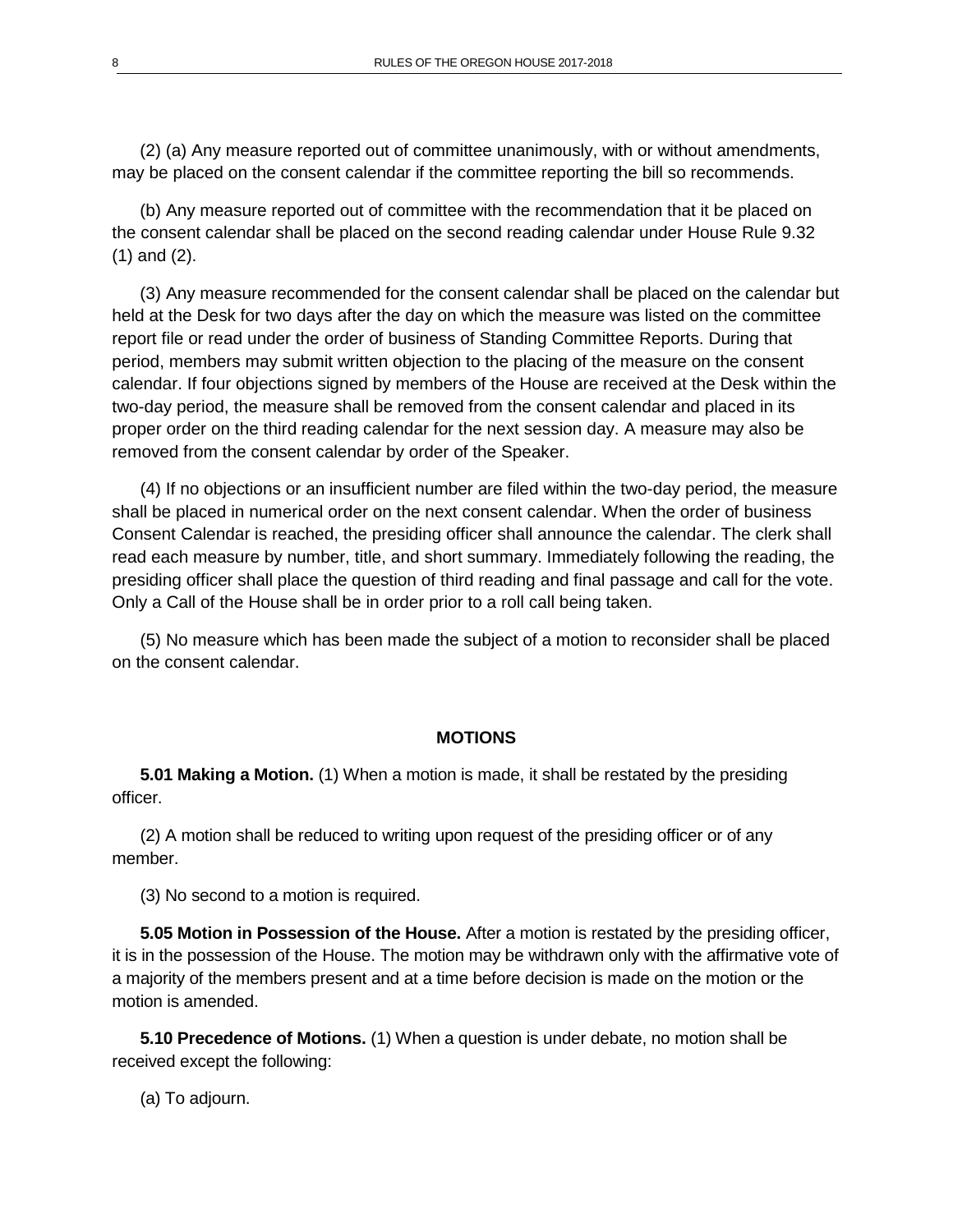(b) To recess.

(c) To lay on the table.

(d) For the previous question.

(e) To postpone to a certain time or day.

(f) To refer or re-refer.

(g) To amend.

(h) To postpone indefinitely.

(i) To reconsider.

(2) The motions listed in subsection (1) of this rule shall have precedence in the order in which they are listed.

**5.15 Nondebatable Motions.** Motions to adjourn, to recess, to lay on the table, to withdraw a measure from committee and for the previous question are not debatable. Pending a decision on any of those motions, all incidental questions of order, whether or not on appeal, shall be decided without debate.

**5.20 Votes on Motions.** If the presiding officer is in doubt of the outcome on any motion, the vote on the question shall be conducted as provided under Rule 3.15 (3).

**5.30 Division of the Question.** Any member may call for a division of a question if it comprehends propositions in substance so distinct that, if one is taken away, a substantive proposition remains for the decision of the House. The question of final passage or adoption of any measure is not subject to division.

**5.35 Amendments to be Germane.** No motion or proposition on a subject different from that under consideration shall be admitted under color of amendment.

**5.37 Amendments to the Title of a Bill.** No title ("Relating to" clause) of a bill shall be amended by the House. If a title of a House bill is amended by the Senate, the bill upon return shall be held at the Desk and no further consideration of the bill shall occur.

**5.40 Amendments on the Floor.** No measure shall be amended on the floor of the House.

#### **DEBATE AND DECORUM**

**6.01 Decorum During Session and Committee Proceedings.** (1) No one shall be disruptive during proceedings of the House.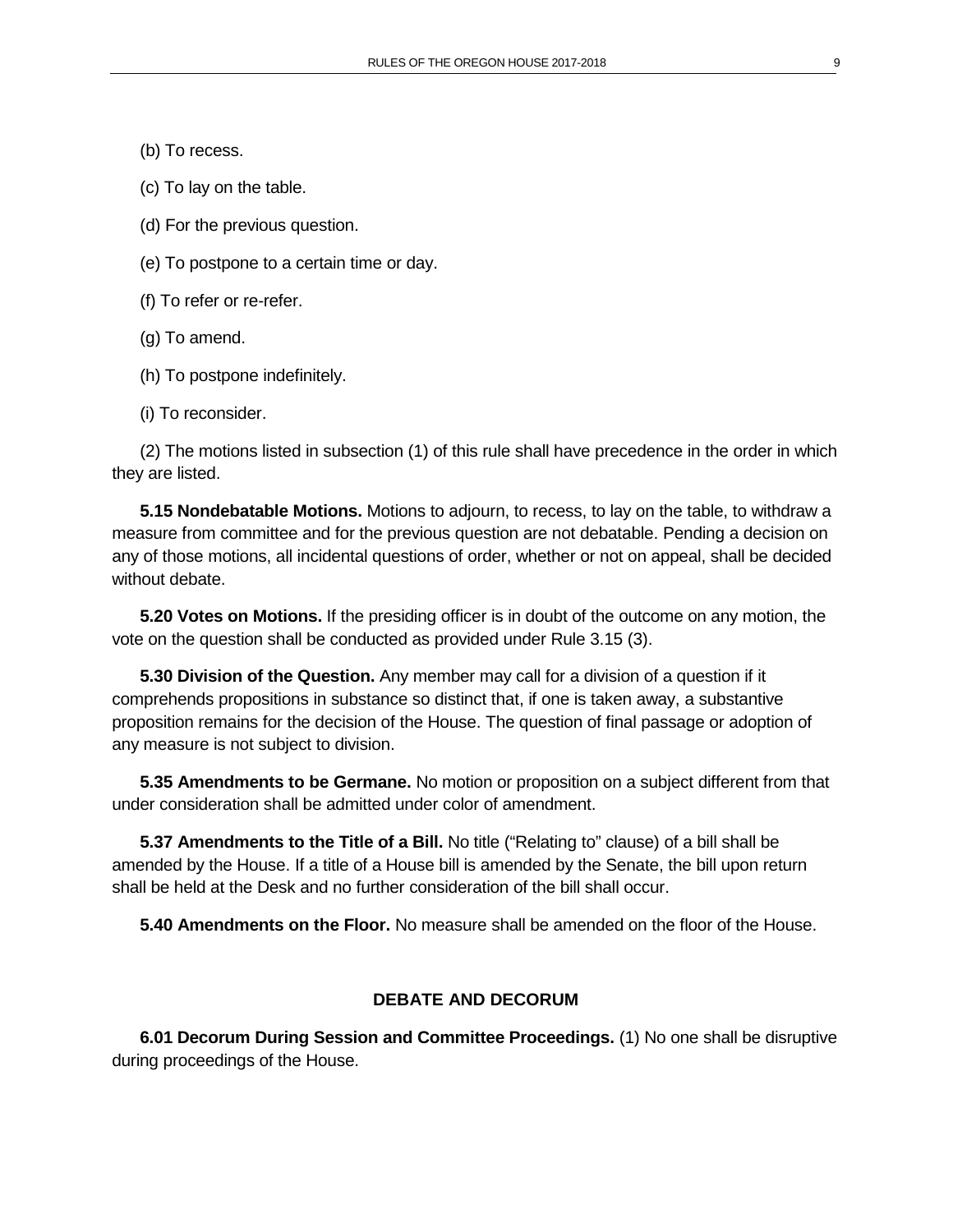(2) To maintain professionalism in the legislative process, members and employees should dress according to standards of contemporary business attire.

**6.05 Use of Electronic Devices.** (1) Audible use of cellular phones is prohibited during floor sessions and committee meetings.

(2) Any use of electronic equipment that distracts from the proceedings of the House is prohibited during floor sessions and committee meetings.

**6.07 Recognition of Members.** (1) When a member seeks to be recognized by the presiding officer, the member shall use the appropriate electrical signal device at the member's desk.

(2) The device labeled "to speak" shall be used when a member seeks recognition for purposes of debate or making motions.

(3) The device labeled "personal privilege" shall be used only for purposes requiring immediate consideration by the House as described under *Mason's Manual of Legislative Procedure*, section 92.

(4) The only exceptions to this rule shall be when demanding a Call of the House or a roll call.

**6.10 Conduct in Debate.** (1) When a member is recognized by the presiding officer, the member shall rise from his or her seat, unless this requirement is waived by the presiding officer, and respectfully address the presiding officer.

(2) In speaking, the member must confine discussion to the question under debate, avoid personalities and not impugn the motives of another member's vote or argument.

(3) (a) All questions asked of a member shall be addressed to the member through the presiding officer.

(b) In speaking, a member shall address another member by using the title of Representative and the member's district number or other description of district, or the title of Representative and his or her surname.

(4) A member may refer to discussions or actions that have taken place in committee meetings.

(5) Under circumstances where a member is present inside the bar and in order to accommodate their medical condition, a member wishes to have their remarks on a measure read by another member of their choice, the presiding officer may allow the designated member to read the requesting member's remarks as written. The member reading the remarks will begin by identifying that they are reading the remarks of their colleague, and while doing so must adhere to the time limits and other House rules of debate. Once the remarks are finished the requestor will signify to the presiding officer that the preceding remarks were correctly offered in accordance with their request.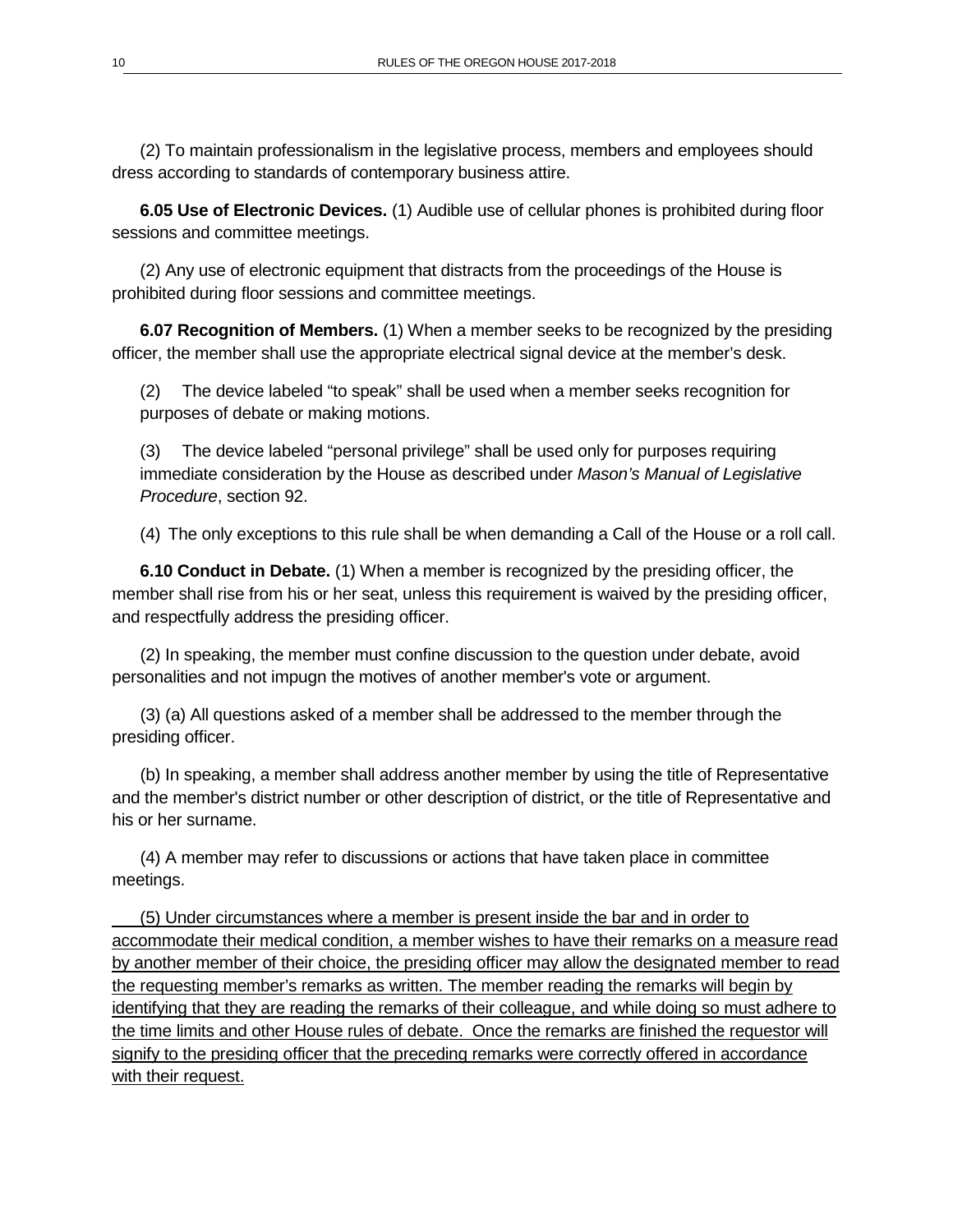**6.20 Interrupting a Member.** Only the presiding officer is authorized to interrupt without consent a member who is speaking.

**6.25 Frequency with Which a Member May Speak.** (1) The author of a motion or the member designated to carry a measure shall have the privilege of closing the debate on the motion or the measure.

(2) Except as authorized by subsection (1) of this rule, no member shall speak more than once on any question until every member wishing to speak on the question has spoken.

(3) If a pending question is lost by reason of adjournment and is revived on the following day, a member who has spoken on the question on the preceding day shall not be permitted to speak again on the question until every member wishing to speak on the question has spoken.

(4) No member may speak more than twice on any question.

**6.30 Limitation on Duration of Debate.** The following rules apply to the length of debate:

(1) On the final passage or repassage of a measure, the chair of the committee that reports the measure shall designate a carrier that may speak for ten minutes. Other members may speak for five minutes.

(2) When a committee report is accompanied by a minority report, the member carrying the committee report may speak for ten minutes, and upon a motion to substitute a minority report for the committee report, the member carrying the minority report may speak for ten minutes. Other members may speak for five minutes.

(3) The carrier shall have ten minutes to close on final passage of a measure or on a motion to substitute a minority report.

(4) On other debatable motions, no member shall speak longer than five minutes.

(5) Any member may yield his or her time allowed under subsection (1) of this rule to another member. However, no member may yield his or her time to a member closing debate.

**6.35 Call to Order.** (1) The presiding officer shall call to order any member who violates the rules of the House. The member who is called to order shall cease speaking and shall be seated immediately unless the presiding officer permits him or her to explain.

(2) If the member who is called to order appeals the ruling of the presiding officer, the House shall decide the appeal without debate. If the House decides the appeal in favor of the member, the member may proceed with the debate. If the House decides the appeal against the member, the member may be liable to a motion of censure of the House.

**6.40 Discipline.** If a member objects to words spoken in debate, the member shall immediately depress the electrical device labeled "personal privilege." The presiding officer shall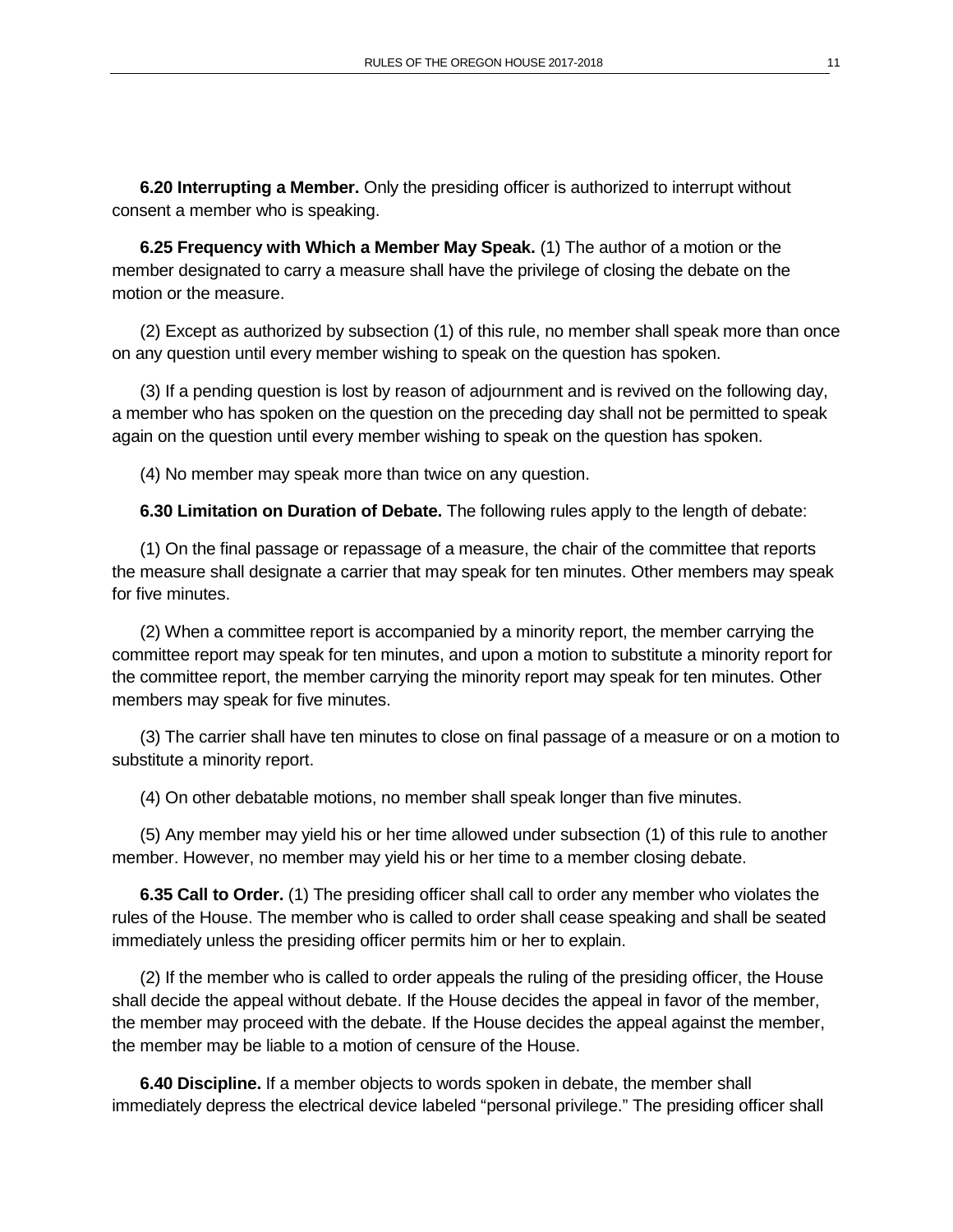recognize the member prior to any other member. Once recognized, the member shall repeat the words to which the objection is taken and they shall be recorded by the Desk personnel. However, if any other member has spoken or other business has intervened after the words were spoken and before the objection to them was made, the member shall not be held answerable or subject to censure therefor.

#### **OFFICERS OF THE HOUSE**

**7.01 Election of Officers.** (1) The members shall elect a presiding officer who shall be Speaker of the House. They shall also elect a Speaker *Pro Tempore* of the House and a Chief Clerk of the House.

(2) Officers of the House of Representatives must receive the affirmative vote of a majority of the members elected.

**7.05 Temporary Presiding Officers.** (1) The Speaker may designate a member other than the Speaker *Pro Tempore* to act temporarily as the presiding officer. The designation shall not extend beyond the daily adjournment of the day of appointment. The member does not lose the right to vote while presiding. The Speaker may resume the chair at any time.

(2) If at any time the office of Speaker becomes vacant because of the removal from office, death, resignation, or other disability of the person holding that office, then the Speaker *Pro Tempore* becomes Speaker until the disability is removed or a new Speaker is elected. The Speaker *Pro Tempore* shall not be considered the Speaker within the meaning of Article V, section 8a, of the Oregon Constitution, providing for succession to the Governorship.

**7.10 Duties of Presiding Officers.** (1) The Speaker shall enforce all rules, laws and regulations applicable to the body.

(2) The Speaker, as presiding officer, or in the Speaker's absence, another member acting as temporary presiding officer, shall take the chair every session day at the hour as provided in these rules or the hour to which the body adjourned the preceding daily session, and immediately call the members to order.

(3) The Speaker, as presiding officer, or in the Speaker's absence any member acting as temporary presiding officer shall preserve order and decorum and decide questions of order subject to appeal by any two members.

(4) The Speaker, as presiding officer, or in the Speaker's absence any member acting as temporary presiding officer shall have general control and direction of all employees of the Legislative Assembly when they are on the floor of the House.

(5) The Speaker shall have control of the area set aside for use by the House and the ways adjacent thereto.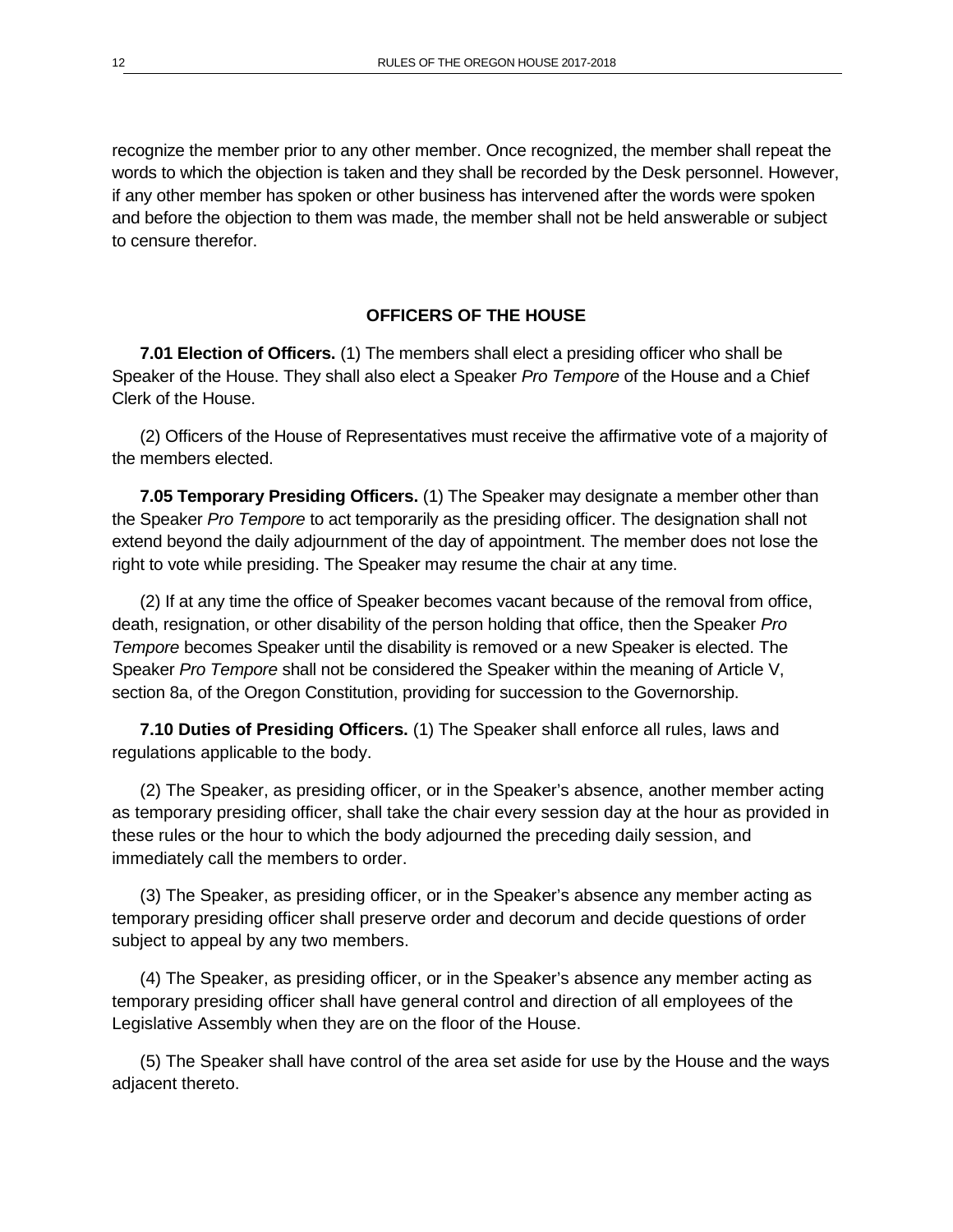## **COMMITTEES**

**8.01 Names of Committees.** (1) There shall be the following 18 standing committees to which shall be referred all measures:

- (a) Agriculture and Natural Resources;
- (b) Business and Labor;
- (c) Early Childhood and Family Supports;
- (d) Economic Development and Trade;
- (e) Education;
- (f) Energy and Environment;
- (g) Health Care;
- (h) Higher Education, and Workforce Development;
- (i) Human Services and Housing;
- (j) Judiciary;
- (k) Marijuana Regulation;
- (L) Revenue;
- (m) Rules;

.

- (n) Tax Credits;
- (o) Transportation Policy;
- (p) Transportation Preservation and Modernization;
- (q) Veterans and Emergency Preparedness; and
- (r) Ways and Means.
- (2) The Speaker may appoint special committees.

**8.05 Committee Appointments.** (1) Except as otherwise provided by law or resolution, members of all committees**,** and the Chairs and Vice-Chairs thereof, shall be appointed by the Speaker.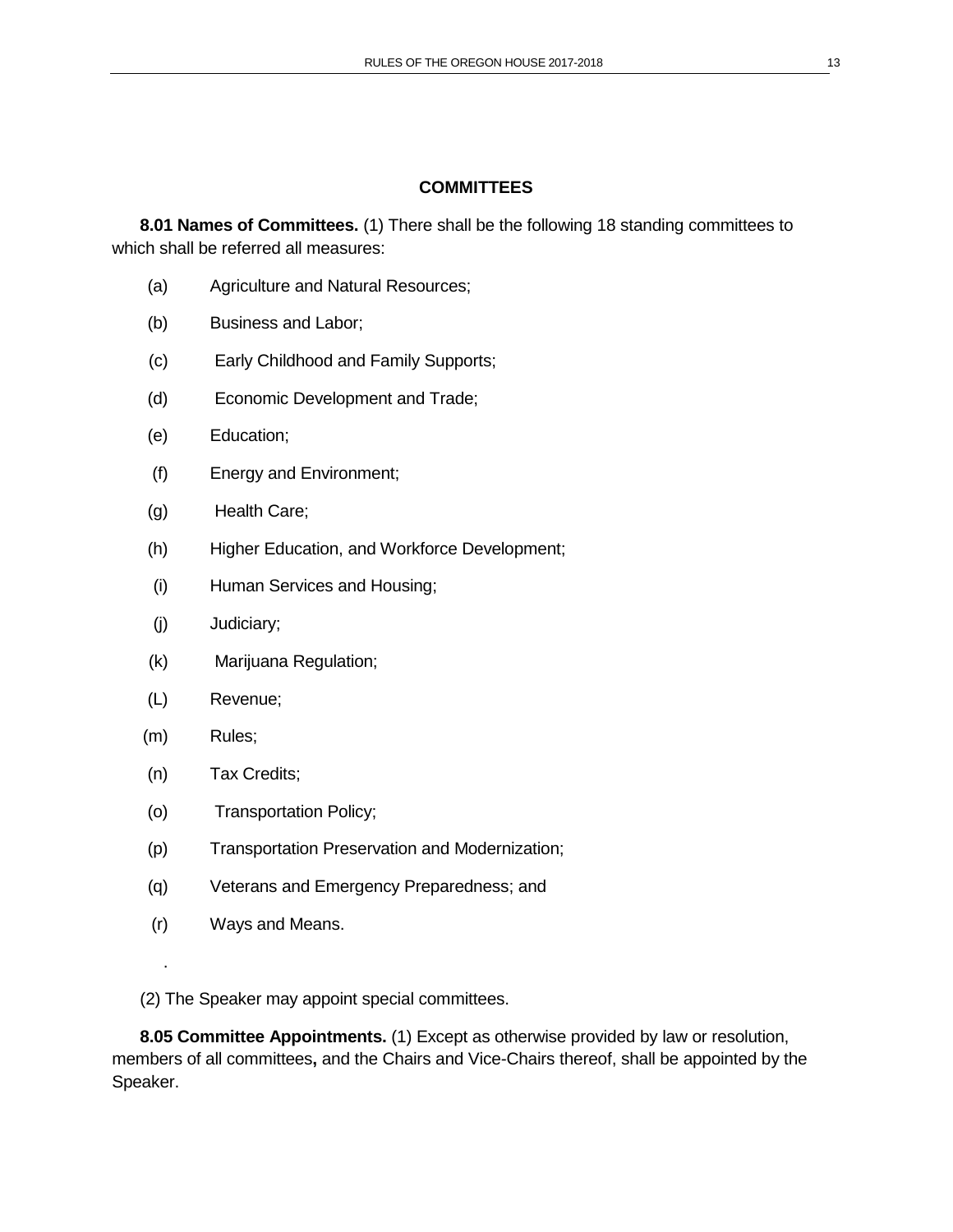(2) The Speaker shall appoint majority party and minority party members to all committees, in the same proportion as the number of majority party members and the number of minority party members in the House bear respectively to the total membership of the House. Except as otherwise provided by law, the Speaker shall determine the number of members of each committee.

(3) In determining committee appointments, the Speaker shall consult in good faith with the elected leader of each caucus.

**8.10 Committee Quorum; Rules.** (1) A majority of the members of a committee shall constitute a quorum for the transaction of business before the committee, provided, however, that each committee may by rule designate a lesser number of its members as a quorum for receiving public testimony.

(2) Except as otherwise provided in these rules, all committees of the House shall be governed by *Mason's Manual of Legislative Procedure.*

**8.15 Committee Meetings.** (1) All committees shall meet at the call of the Chair, or upon the request of a majority of the members of the committee directed by and with the approval of the Speaker.

(2) No committee shall meet during the time the House is in session without leave of the Speaker. Any member attending such a meeting shall be considered excused to attend business of the House subject to a Call of the House.

(3)(a) Meetings of the House and its committees shall be open to the public. No quorum of any committee shall meet in private for the purpose of deliberating or taking collective action on any matter.

(b) As used in this subsection:

(i) "Collective action" means a joint decision, commitment or promise made between two or more persons.

(ii) "Deliberate" means to discuss for the purpose of taking collective action, whether or not collective action is actually taken.

(4) The House and its committees shall not hold a meeting in any building where discrimination on the basis of race, creed, color, sex, age, disability, religion, sexual orientation or national origin is practiced.

(5)(a) The House and its committees shall provide for and give public notice, reasonably calculated to give actual notice to interested persons, of the time, place and subject matter of regular and special meetings.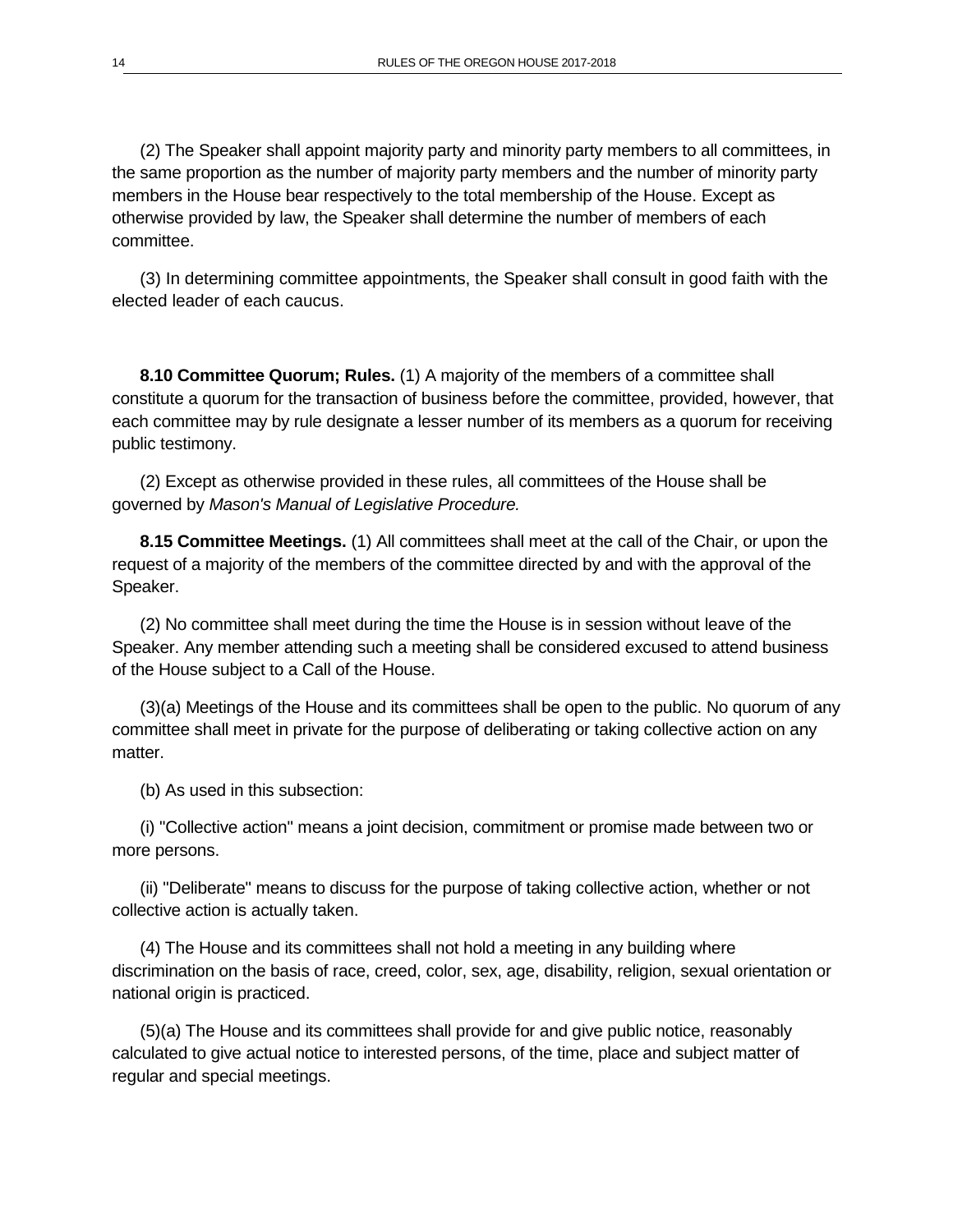(b) As used in this rule, "notice" includes but is not limited to posting of notice immediately outside the House chamber.

(c) All notices required under this rule shall be available on the legislative website.

(d)All committee meetings during the organizational session shall be considered emergency meetings under the provision of ORS 192.640.

(e) Notice requirements for the 2017 regular session are as follows:

(i) Measures scheduled for their first public hearing shall not be held without at least 72 hours' notice.

(ii) All other committee meetings shall not be held without at least 48 hours' notice.

(iii) Committees may conduct meetings on measures with one hour's notice if notice of the meeting was posted three weekdays prior to the convening of the 2017 regular session. This subparagraph applies to only the first three days of the 2017 regular session.

(f) Notice requirements for the 2018 regular session are as follows:

(i) Measures scheduled for their first public hearing shall not be held without at least 48 hours' notice.

(ii) All other committee meetings shall not be held without at least 24 hours' notice.

(iii) Committees may conduct meetings on measures with one hour's notice if notice of the meeting was posted two weekdays prior to the convening of the 2018 regular session. This subparagraph applies to only the first three days of the 2018 regular session.

(g) In case of an actual emergency, a meeting may be held upon notice appropriate to the circumstances.

(h) With approval of the Speaker, interim committees may conduct public hearings on presession filed measures.

(6) When the Speaker has reason to believe that adjournment sine die of the session is imminent or that the public interest would be seriously prejudiced by delay, the Speaker may invoke the provisions of subsection  $(5)(g)$  of this rule relating to emergencies by declaring that an emergency exists. If the House is in session, the presiding officer shall announce the emergency and the reasons why it is declared to exist. If the House is not in session, the Speaker shall notify members that an emergency exists and the reasons therefor by distributing such information to the desks of the members. For any meeting called under this emergency provision, notice shall be posted outside the House chamber and any other suitable and conspicuous place. If the meeting scheduled is for the purpose of taking public testimony, at least 24 hours' notice must be given by posting the notice outside the House chamber and any other suitable and conspicuous place. A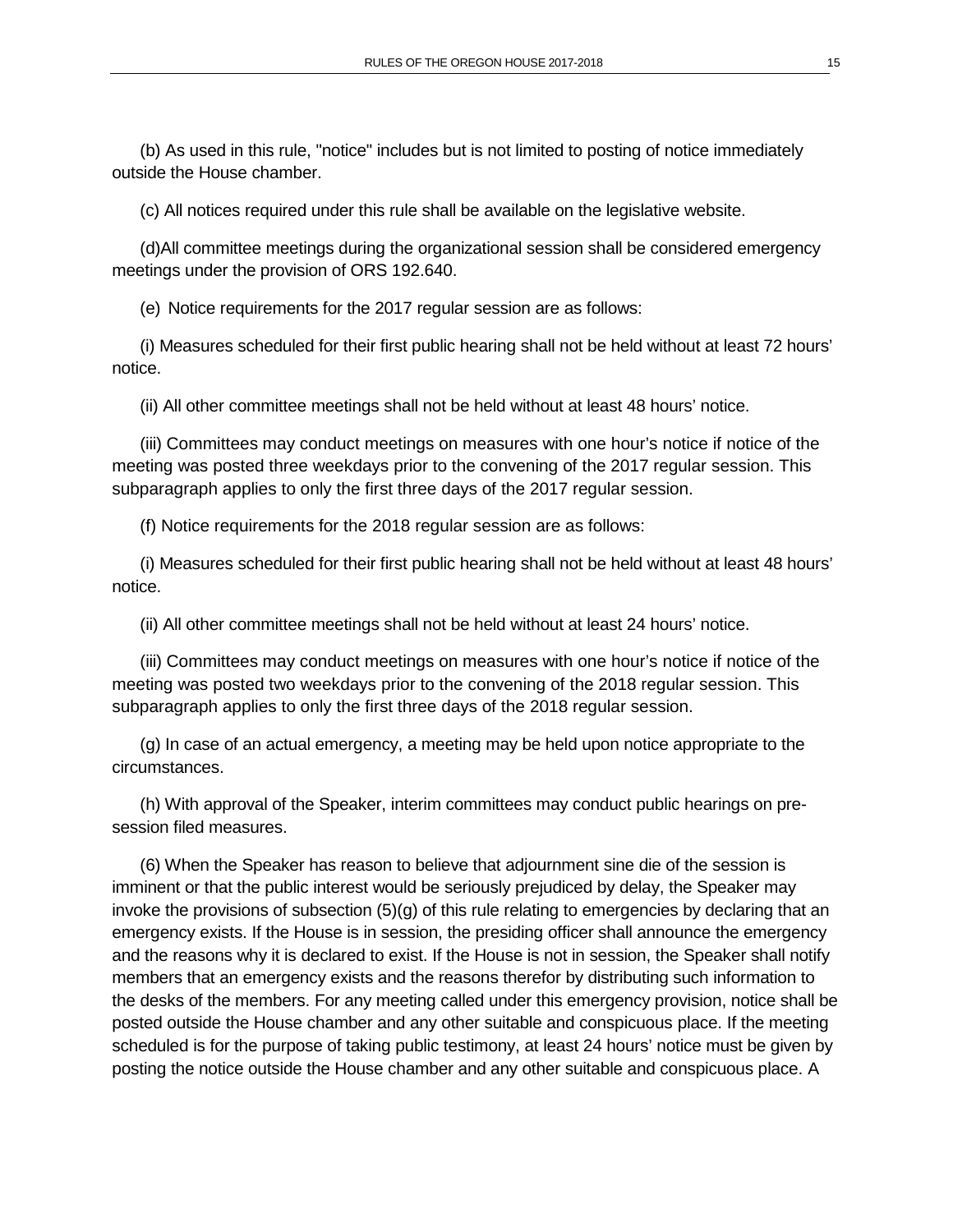majority of the members may invoke this subsection and notice shall be given as described in this subsection.

(7) The Chair or the Speaker shall cause notice of each committee meeting to be given to the public and notice to be posted outside the House chamber. Such posting and notice to the public shall be given immediately upon call of meetings, and notice of the meeting shall be announced on the floor if the House is in session.

(8) Except for pre-session notice under subsection (5) of this rule, only business days, as defined under Rule 1.01, will be used to determine the number of hours required for meeting notice.

(9) All meetings of House committees shall be recorded and the minutes transcribed. Minutes shall be available to the public within a reasonable time after the meeting and shall contain at least the following information:

(a) Members present, excused or absent;

(b) All motions and their disposition;

(c) The results of all votes; and

(d) References to the recording log, sufficient to serve as an index to the original sound recording.

(10) Testimony and exhibits submitted in writing shall be attached to the minutes and considered as part of the official record.

(11) Committee members may, upon approval of the Chair, participate in a public hearing through the use of telephone or other electronic communication.

(12) Whenever any person has cause to believe that either the declared purpose or the procedure specified in this rule has been violated by the House, by any committee or by any member, the person is entitled to file a complaint with the Committee on Rules. The committee shall conduct a hearing on the matter and shall, if it concludes that the complaint is justified, recommend to the House that censure or other action be taken.

**8.20 Committee Action Required.** (1) The Chair shall schedule a hearing or work session on a measure in possession of the committee upon receipt of a written request signed by a majority of committee members. The request must be filed with the Chair, the Speaker and the Chief Clerk. The hearing or work session shall be held only after notice as required by Rule 8.15 (5) but shall be held within five business days after the date of the request.

(2) Except by a suspension of the rules by the affirmative vote of a two-thirds majority of the members of the committee, a committee may take action on amendments to a measure only after the full text of the amendments has been made publically available online for at least one hour.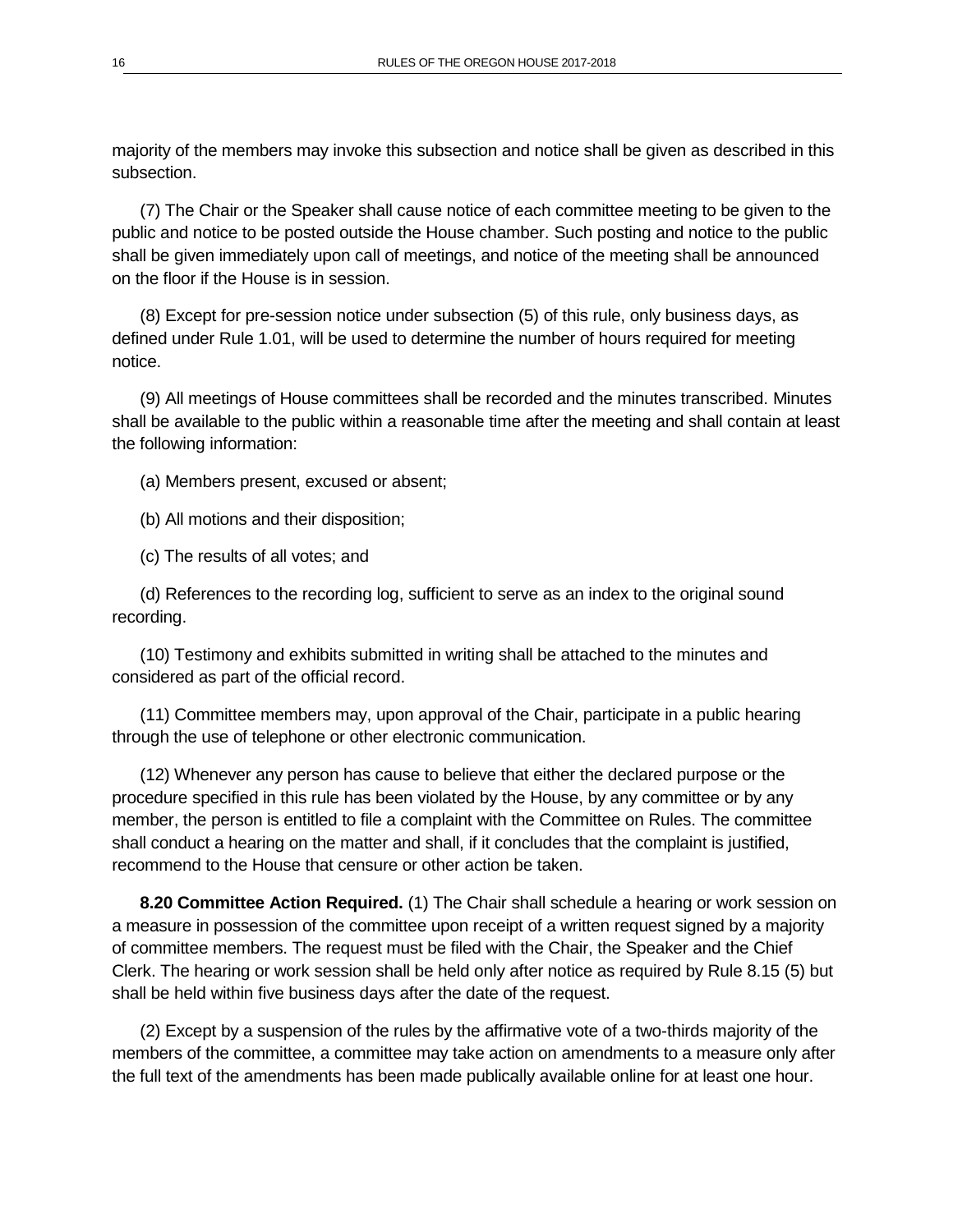- (3) A committee may act on each measure in its possession:
- (a) By tabling the measure in committee; or
- (b) By reporting the measure out of the committee:
- (i) With the recommendation that it be referred to another committee;
- (ii) Favorably as to passage; or
- (iii) Without recommendation.
- (4) In reporting a measure out, a committee shall include in its report:
- (a) The measure in the form reported out;
- (b) The recommendation of the committee;
- (c) An identification of all substantive changes made by the committee in the measure;
- (d) An analysis of the measure;
- (e) The fiscal impact statement, if any, prepared by the Legislative Fiscal Officer;
- (f) The revenue impact statement, if any, prepared by the Legislative Revenue Officer; and

(g) The budget notes, if any, as adopted by a majority of the Joint Committee on Ways and Means.

(5) In compliance with the appropriate Enrolled Concurrent Resolution (of the Seventy-ninth Legislative Assembly), all committees shall complete their work as outlined. No exception to this rule shall be allowed unless provided for by 40 affirmative votes.

(6) For the 2017 regular session, when a measure is reported out of committee, it shall be delivered to the Chief Clerk of the House within three session days after the committee action reporting the measure out.

(7) For the 2018 regular session:

(a) When a measure is reported out of committee without amendments, it shall be delivered to the Chief Clerk of the House within one business day after the committee action reporting the measure out.

(b) When a measure is reported out of committee with amendments, it shall be delivered to the Chief Clerk of the House within two business days after the committee action reporting the measure out.

**8.22 Limitation on Committee Amendments.** Whenever a measure has a subsequent referral to the Ways and Means Committee or Revenue Committee, neither of those committees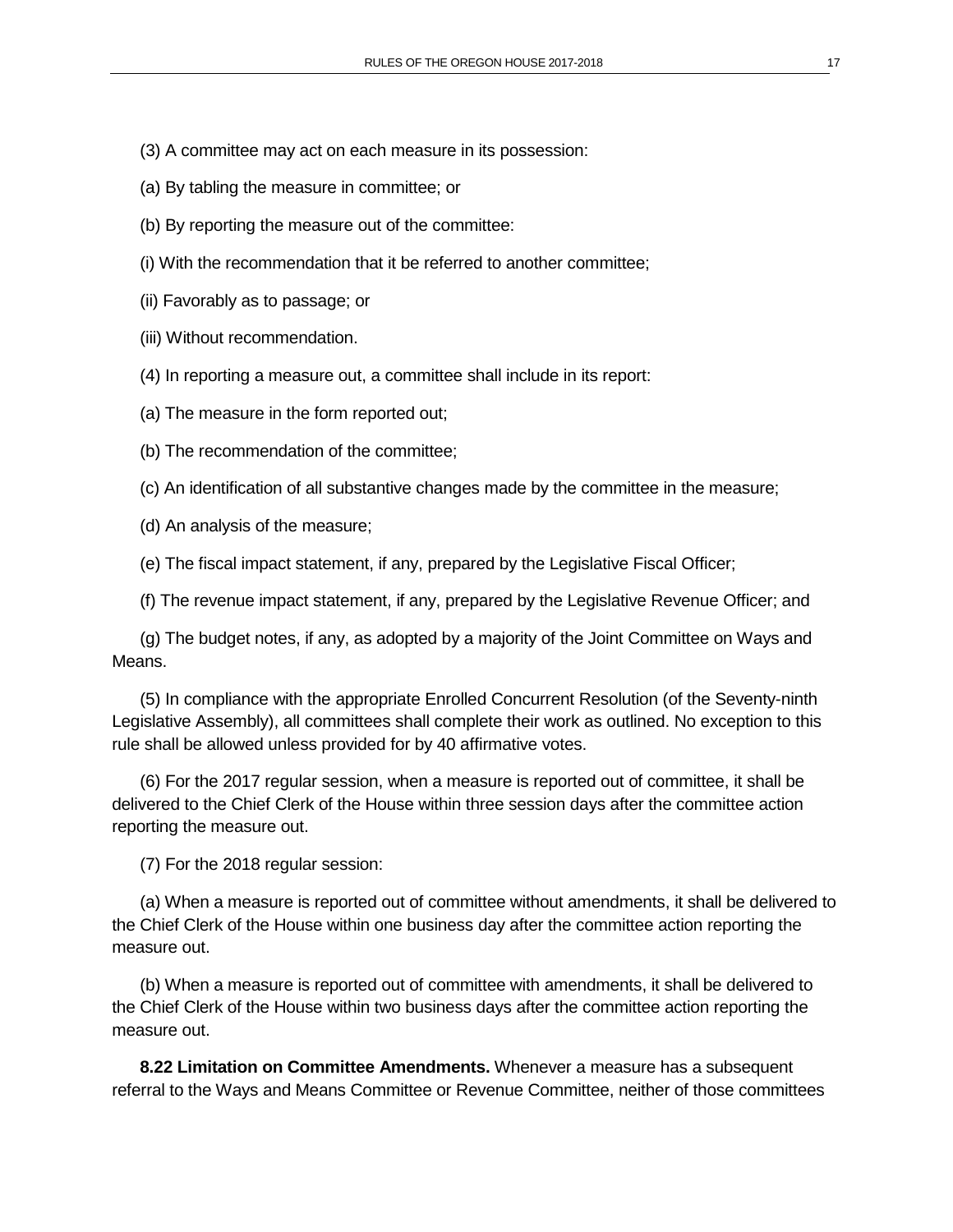shall propose to amend the measure in a manner that affects the substance with any other than a fiscal or revenue impact unless the Chair of the House committee to which the initial referral was made consents to the amendments. The proposed amendments must be consistent with Rule 5.35.

**8.23 Sponsorship of Proposed Amendments.** (1) Every proposed amendment shall bear the name of the legislator or committee that requested the proposed amendment. A member or committee chair may request that the proposed amendment state that the amendment is at the request of an individual, organization, state agency or local government.

(2) Notwithstanding subsection (1) of this rule, if the member or committee requesting the proposed amendment chooses to omit from the proposed amendment the name of the requesting member or committee, the member or committee shall notify Legislative Counsel in writing at the time the request is made, and must state the name of the individual, organization, state agency or local government upon whose behalf the amendment was requested. If notice is given timely, the proposed amendment shall bear only the name of the individual, organization, state agency or local government upon whose behalf the amendment was requested.

**8.25 Committee Actions to be Recorded and Reported.** (1) Motions on measures before a committee shall be voted on by the members of the committee, and the vote of each member shall be recorded in the committee minutes. All motions on measures shall be adopted only on the affirmative vote of a majority of the members of the committee.

(2) The report of committee action on each measure must be made to the Chief Clerk who shall cause the report to be entered appropriately in the House Measure History Report and Journal as a part of the history of the measure.

**8.30 Committee of the Whole Prohibited.** No motion to resolve into the committee of the whole shall be allowed.

#### **REFERRAL OF MEASURES; COMMITTEE REPORTS**

**9.01 Referral to Committee.** (1) Upon first reading of any measure, the measure shall be passed to the Speaker for referral. For the 2017 regular session, not later than seven calendar days following such reading, the measure shall be referred by the Speaker to any standing or special committee, however, those measures read for the first time during the organizational session shall be referred no later than eight calendar days from the opening day of that session. For the 2018 regular session, not later than five calendar days following such reading, the measure shall be referred by the Speaker to any standing or special committee.

(2) Referrals shall be listed on the committee referral notice which shall be made available to the members or announced by the presiding officer immediately following the measure's first reading. Referrals shall be posted in the House Measure History Report and upon convening of the House, the Journal shall include a cumulative listing of all referrals in order by date.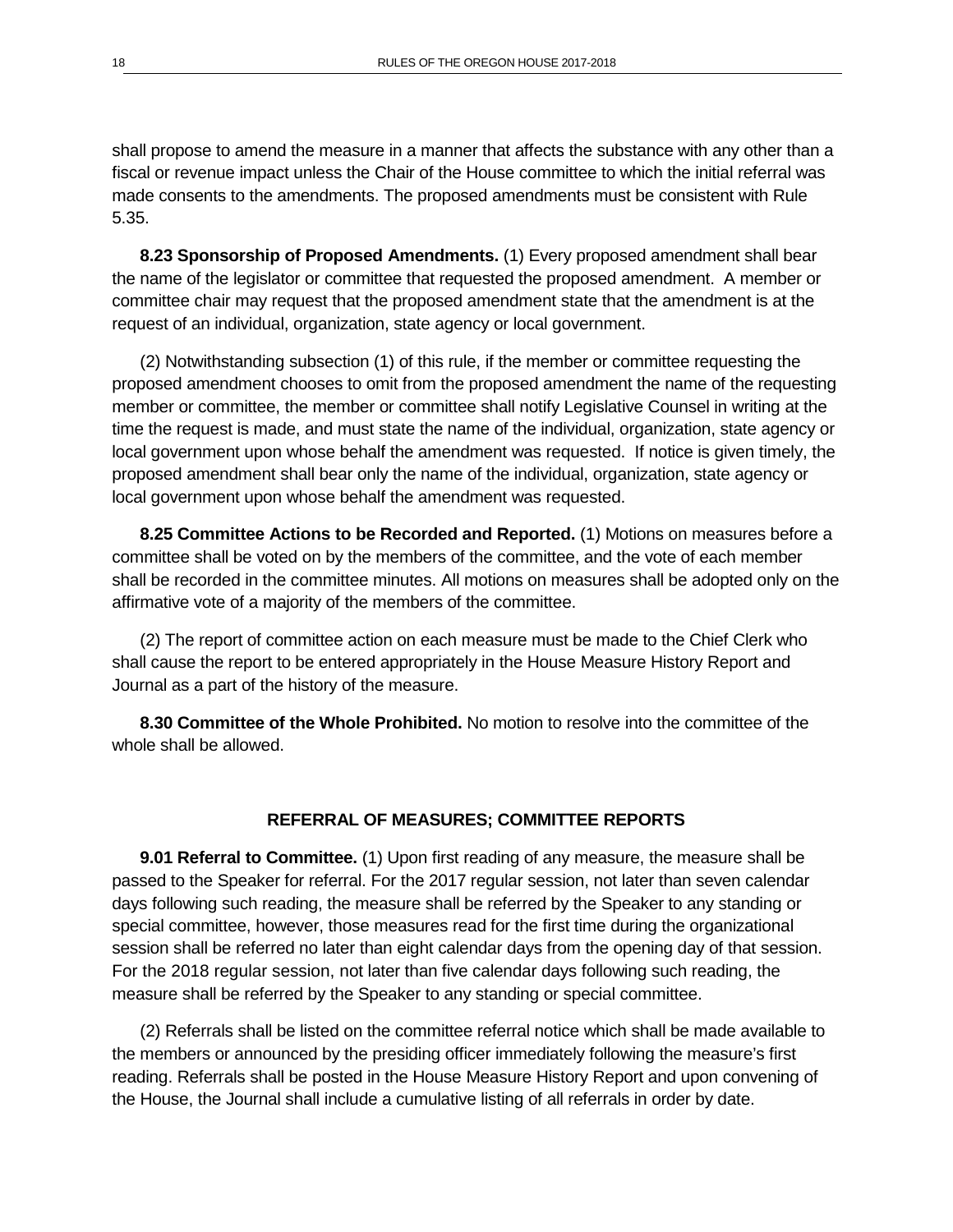(3) In carrying out the provisions of this rule, at the time of initial referral, the Speaker may make a subsequent referral of any measure to any standing or special committee to be effective after the measure is reported out of the committee to which it was initially referred.

(4) At the request of a committee reporting on a measure, the Speaker may rescind or add a subsequent referral to another committee.

(5) The Chair of the committee having jurisdiction of a measure by referral or subsequent referral under this rule may request the Chair of any other standing or special committee to review the measure. Upon acceptance of the measure by the Chair of the reviewing committee, and with the consent of the Speaker, the reviewing committee may conduct hearings, hold work sessions and forward a recommendation, including proposed amendments, to the original committee, which shall retain jurisdiction over the measure.

**9.05 Committee Reports.** After it is submitted to the Desk, every committee report recommending amendments to a measure shall be sent by the Chief Clerk to the Publication Services unit of the Legislative Counsel for examination in the same manner as bills are examined by the unit.

**9.10 Consideration of Committee Reports.** (1) Reports from standing committees shall be listed on the committee report file, which shall be made available to the members or be read under the order of business of Standing Committee Reports in the numerical order of the measure, except that reports on appropriation measures shall precede reports of other measures. Committee recommendations shall be posted in the House Measure History Report and upon convening of the House, the Journal shall include a cumulative listing of all committee recommendations in order by date.

(2) No motion is required to adopt a committee report, unless the bill has a minority report also.

**9.15 Minority Reports; Dissents.** (1) If a minority report, subscribed to by at least two members who are present and vote in opposition to the committee report, accompanies the committee report, both shall be filed and placed on the calendar under the order of business Propositions and Motions. No member may sign on to more than one report for a particular measure at the same time. For the 2017 regular session, the minority report shall be filed and placed on the calendar no later than the second session day after distribution of amendments. For the 2018 Regular Session, the minority report shall be filed and placed on the calendar no later than the session day following second reading.

(2) As all committee reports are properly before the House without debate or requirement of adoption prior to third reading and final passage, when the committee report is accompanied by a minority report the following process shall be in order. The carrier of the committee report shall explain the committee report and without debate the carrier of the minority report may move immediately that the minority report be substituted for the committee report. After the motion to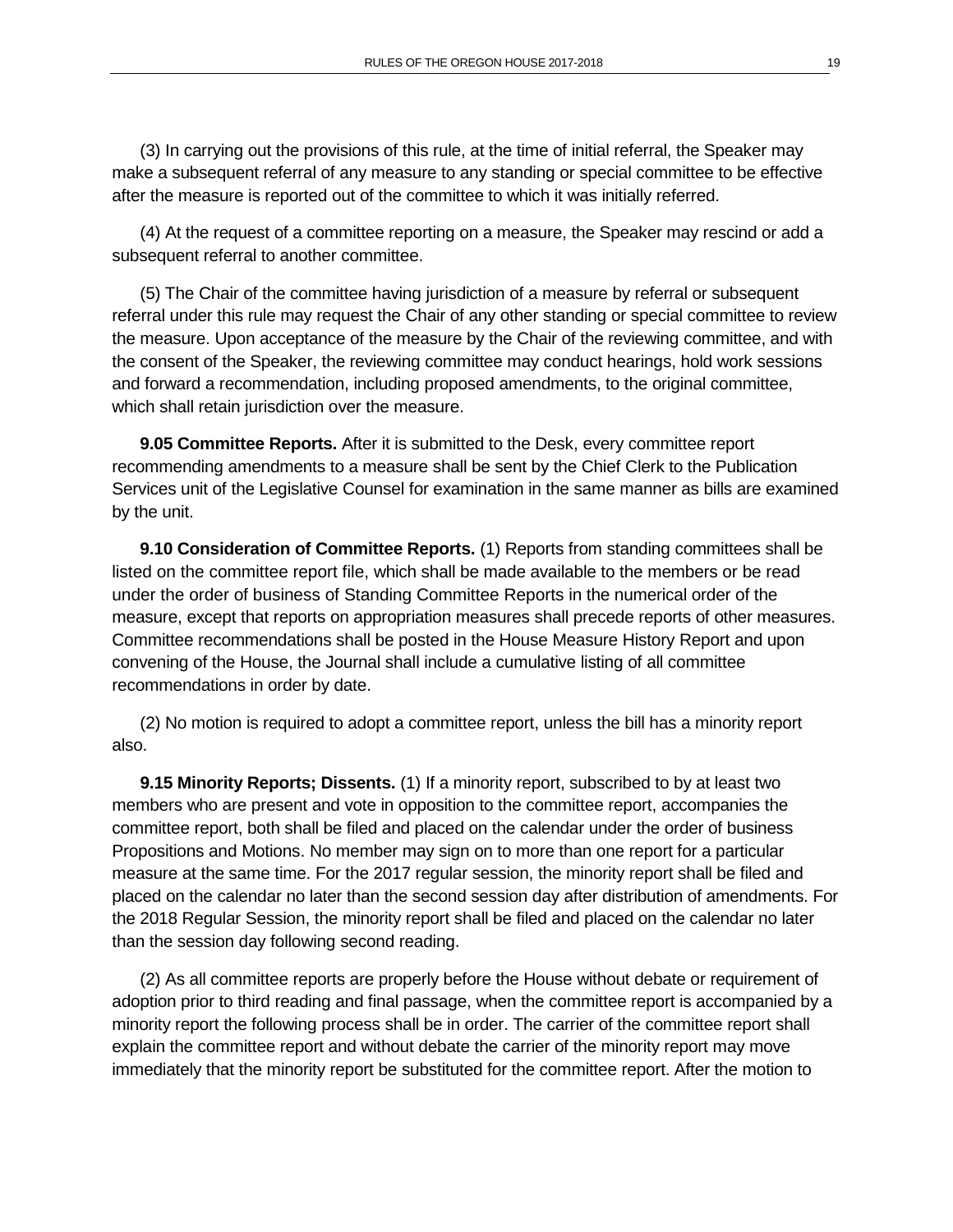substitute has been decided, the measure, if a bill, shall be immediately considered as provided by Rule 9.37 (2) or, if other than a bill, as provided by Rule 9.35 (3).

(3) The notice of intent to file a minority report may only be applied to a measure reported out of a policy committee. They shall notify the Chair and committee staff no later than two hours after adjournment of the committee meeting during which such final action was taken.

(4) The deadlines for delivery of the minority report to committee staff shall be as follows:

(a) For the 2017 regular session, any members giving such notice shall have until 5 p.m. of the second business day after giving notice to deliver the minority report, including a Legislative Counsel draft, to the committee staff. Minority reports shall be filed at the Desk on the same day the committee report is filed.

(b) For the 2018 regular session, any members giving such notice shall have until 5 p.m. of the next business day after giving notice to deliver the minority report, including a Legislative Counsel draft, to the committee staff. Minority reports shall be filed at the Desk on the same day the committee report is filed.

(5) Any member of a committee who dissents from the committee report shall be listed in the committee report as not concurring therein. The names of members dissenting shall be recorded in the Journal and House Measure History Report.

(6) A minority report must be filed with the committee staff not later than the next business day following the day on which notice is given to the committee of intent to file the report, if the presiding officer has ruled that adjournment sine die is imminent.

(7) The minority report is subject to the requirements of Rule 5.35.

(8) Issues contained within a minority report must have been submitted as proposed Legislative Counsel amendments and distributed to the committee for possible consideration.

(9) If a work session occurs within 24 hours of the first House public hearing, subsection (8) will not apply. However, the issues contained within the minority report must have come under discussion of the measure, in the committee filing the committee report.

**9.30 Withdrawing Measure from Committee.** (1) A measure, including one referred by the House to a joint committee, may be withdrawn from a committee by the affirmative vote of 31 members.

(2) The motion to withdraw a measure from committee shall be in order only under the order of business Propositions and Motions.

(3) Immediately following a motion to withdraw a measure from committee, the presiding officer shall direct the Clerk to read the measure's number, title and summary and without debate place the question and call for the vote. The measure shall be scheduled in compliance with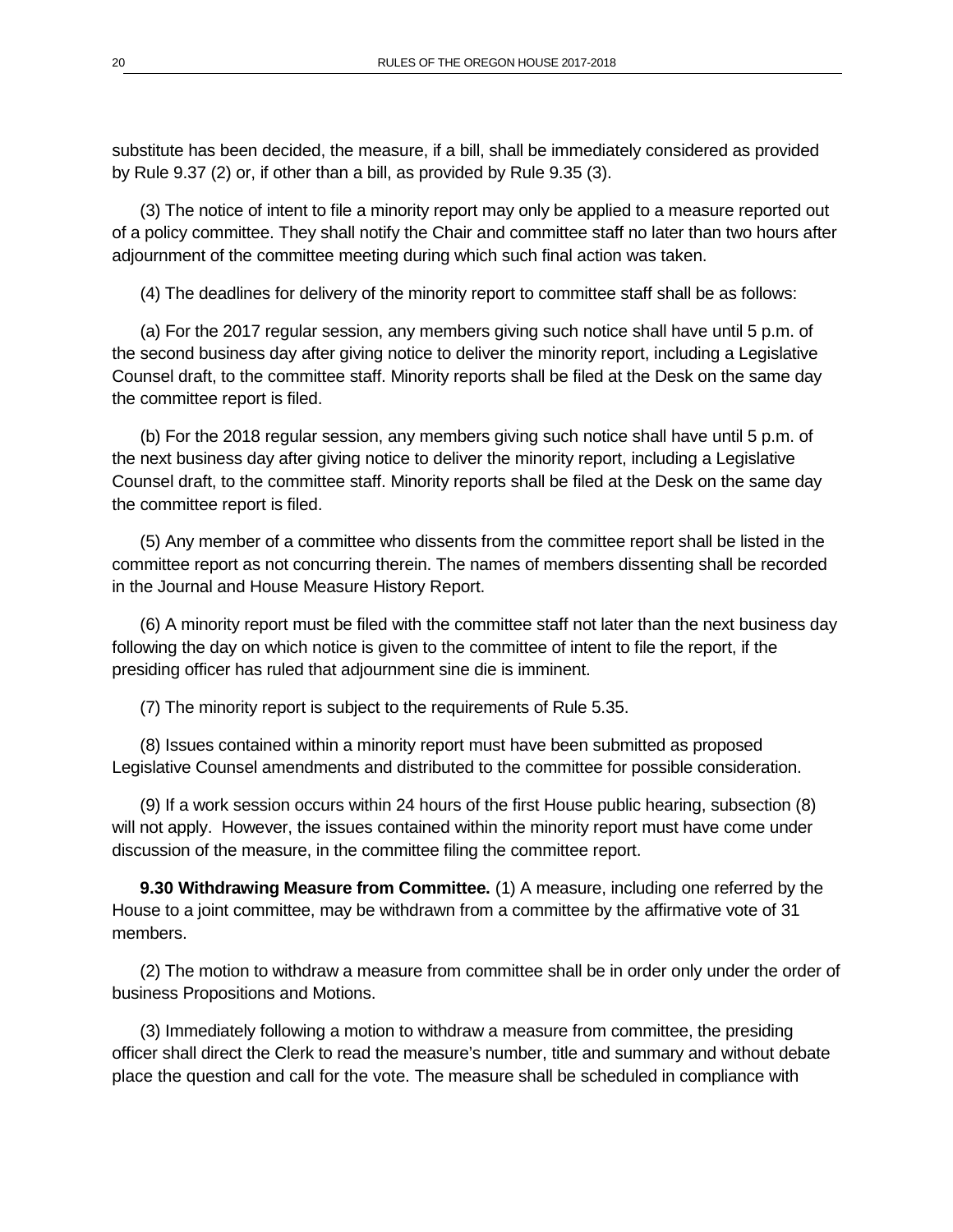Rules 9.32, 9.35 and 9.37. The version withdrawn from committee shall be the version that exists at the time the motion is made as provided under subsection (2) of this rule.

**9.32 When a Bill Goes to Second Reading.** (1) Prior to third reading and final consideration, a bill must be read a second time. No motion affecting the status of the bill on second reading will be in order.

(2) When a bill is reported favorably without amendments, the bill shall be placed on the next available calendar for second reading. When a bill is reported favorably with amendments, the bill shall be placed on the next available calendar for second reading after the amendments or the engrossed bill is made available electronically or printed and distributed to the desks of the members.

(3) When a bill is reported with a minority report, the bill shall be placed on the next available calendar for second reading after the amendments or engrossed bills are made available electronically or printed and distributed to the desks of the members.

**9.35 When a Measure Other Than a Bill Goes to Final Reading.** (1) When a measure other than a bill is reported favorably and without amendments, the measure shall be placed on the calendar for final reading the next session day following receipt.

(2) When a measure other than a bill is reported favorably with amendments, the measure shall be placed on the calendar for final reading the next session day after the amendments or the engrossed measure is made available electronically or printed and distributed to the desks of the members.

(3) When a measure other than a bill is reported with a minority report, the measure shall be placed on the calendar for final reading on the same session day on which the minority report was substituted or rejected.

**9.37 When a Bill Goes to Third Reading.** (1) A bill shall be placed on the Third Reading Calendar on the session day following its second reading or the next available calendar if the bill is reported after having previously been read for a second time.

(2) When a bill is reported with a minority report, under the order of business Propositions and Motions, after the question of the minority report is decided, the bill shall immediately be read a third time and proceed to final consideration.

#### **RECONSIDERATION**

**10.01 Reconsideration.** (1) When a measure has passed or failed to pass or a motion has been adopted or defeated, any member voting on the prevailing side may move for reconsideration of the measure or motion. The motion for reconsideration is not in order on a vote whereby a measure is indefinitely postponed.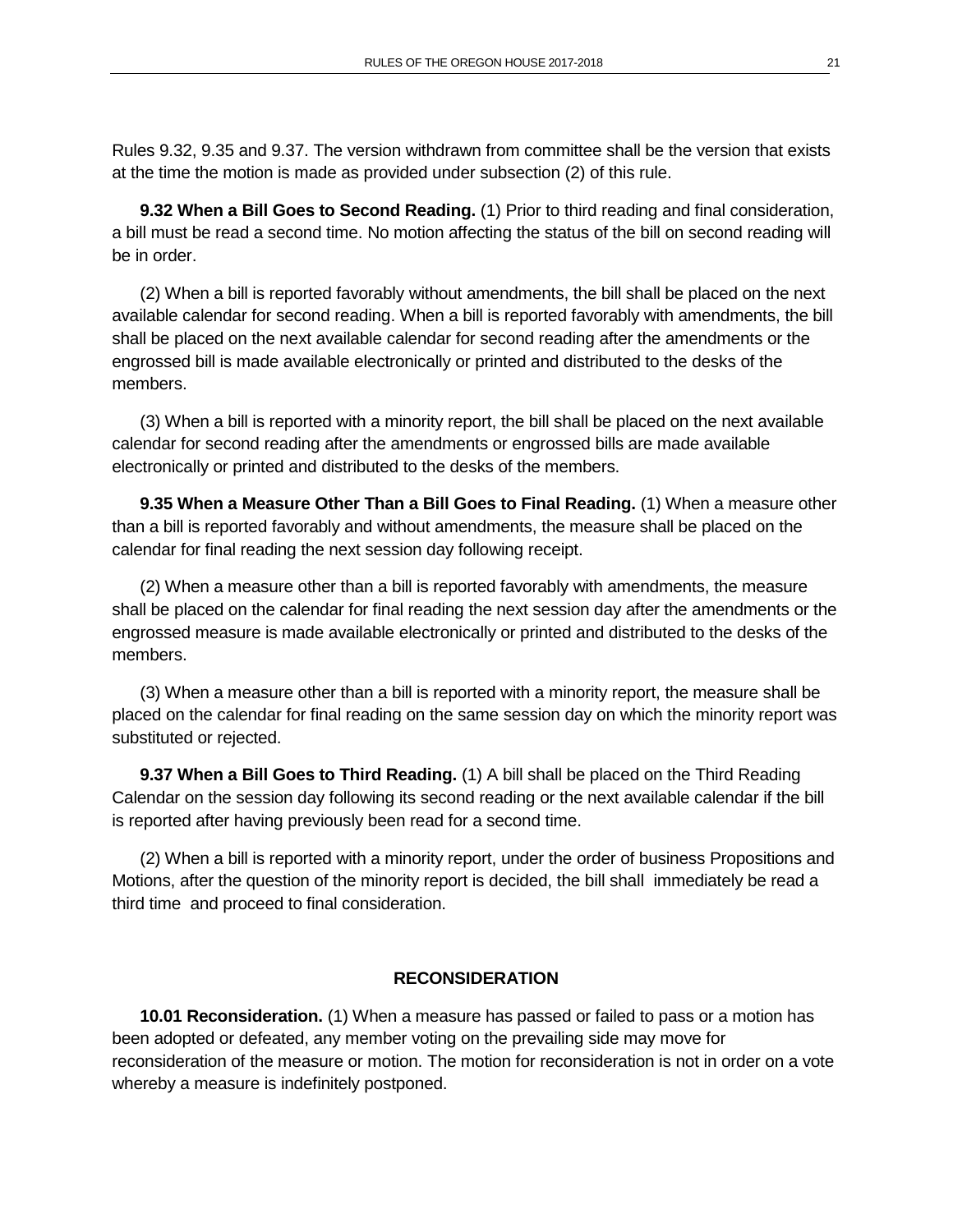(2) The member who intends to move for reconsideration must state his or her intent orally prior to adjournment on the same day on which the vote to be reconsidered was taken.

(3) A motion to reconsider may be debated together with the main question if the subject of the main question is debatable and the vote on the main question was not ordered by a motion for the previous question. If the vote on the main question was ordered by the previous question, neither the motion to reconsider nor the main question is debatable. However, a debatable motion to refer shall be allowed if the vote on the main question is reconsidered.

(4) The motion to reconsider shall be voted on the first session day after that on which the vote to be reconsidered was taken. The motion for reconsideration has precedence over any other motion, subject to the provisions of Rule 5.10. However, if the measure subject to reconsideration was passed so late in the session that the Speaker has reasonable cause to believe that its retention will unnecessarily delay the orderly process of legislative business, the Speaker shall immediately lay the motion for reconsideration before the House.

(5) Thirty-one affirmative votes are required to reconsider the final vote on a measure.

(6) There shall be only one motion for reconsideration of any final vote even though the action of the House reverses its previous action.

**10.05 Transmitting Measures on Which Notice of Reconsideration Has Been Moved.** When a member has given notice of intention to move for reconsideration of the final vote passing a measure, the Chief Clerk shall not thereafter transmit that measure to the Senate until the motion for reconsideration has been disposed of or time for making the motion has expired.

**10.10 Recall of Measure.** (1) If a measure has been transmitted to the Senate before the motion to reconsider is made, the motion to reconsider must be preceded by a motion to recall the measure. The motion to recall a measure is subject to the same time limit as the motion to reconsider.

(2) A motion to recall a measure shall be acted upon immediately, with debate on the motion but not on the merits of the measure.

(3) If a bill has been transmitted to the Governor before the motion to reconsider is made, the bill may be recalled from the Governor without regard to which house originated the bill and at any time prior to the signing and filing of the bill by the Governor.

## **CONCURRENCE; CONFERENCE**

#### **11.01 Vote to Concur in Amendments of Other House.**

(1)(a) For the 2017 regular session, upon the return to the House of a House measure amended in the Senate, the vote to concur and repass the measure or not to concur in the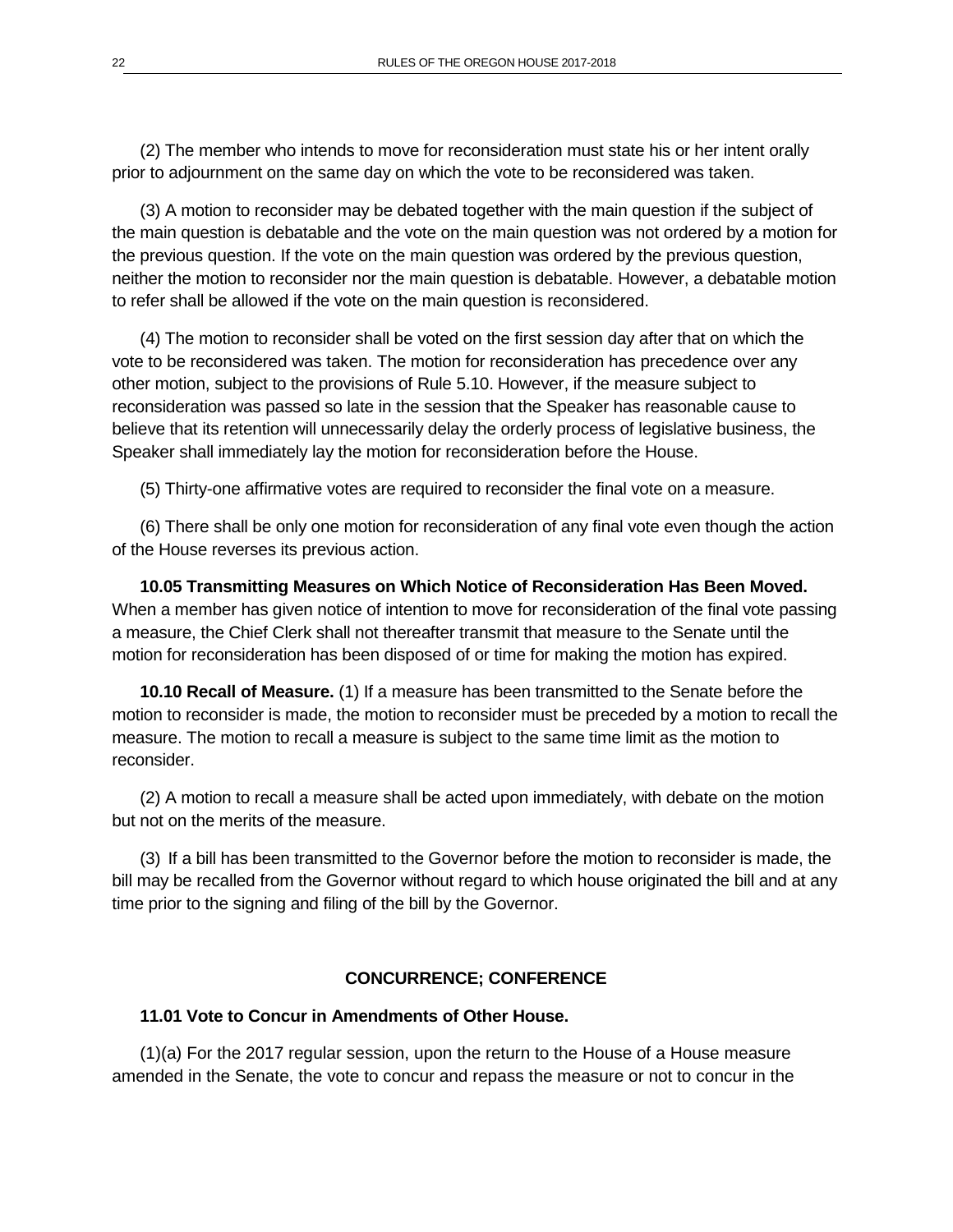Senate amendments shall not be taken sooner than the first session day after the message from the Senate has been read.

(b) For the 2018 regular session, upon the return to the House of a House measure amended in the Senate, the vote to concur and repass the measure or not to concur in the Senate amendments shall be in order immediately after the message from the Senate has been read.

(2) A motion to concur and repass the measure or not to concur in the Senate amendments shall come under the order of business Propositions and Motions and is not subject to referral to committee.

(3) A majority of the members present may order that the questions of concurrence and repassage be divided.

(4) Thirty-one affirmative votes on a roll call are required to adopt a motion to concur and repass a measure.

**11.05 Conference Committee.** When the House fails to concur in amendments made to one of its measures by the Senate, or when the House is notified that the Senate has failed to concur in amendments made to one of its measures by the House, the Speaker shall appoint a conference committee of not less than two members to represent the House to meet with a similar committee of the Senate.

**11.10 Authority of Conference Committee.** (1) The conference committee has authority to propose amendments only within the scope of the issue between the houses.

(2) As soon as practicable after appointment, the House conferees shall meet with the Senate conferees at a time and place agreed upon by a majority of all the conferees, and shall cause notice of the meeting to be given to the public and to be posted outside the House chamber. Notice of the meeting shall be announced on the floor if the House is in session.

**11.15 Adoption of Conference Committee Report.** (1) If a majority of the members of the House conference committee and a majority of the members of the Senate conference committee agree to an amendment, or otherwise resolve the issue between the houses, each shall file its report in triplicate with both houses. All conferees shall sign the report. A dissenting conferee shall indicate that fact when signing the report.

(2)(a) No motion is required to adopt the conference committee report if repassage of the measure is not required. A motion is required to adopt the conference committee report if repassage of the measure is required. If the motion to adopt the report prevails, it shall be in order to repass the measure.

(b) For the 2017 regular session, a motion to adopt a conference committee report shall not be made sooner than the first session day after the conference committee report has been printed and distributed to the members.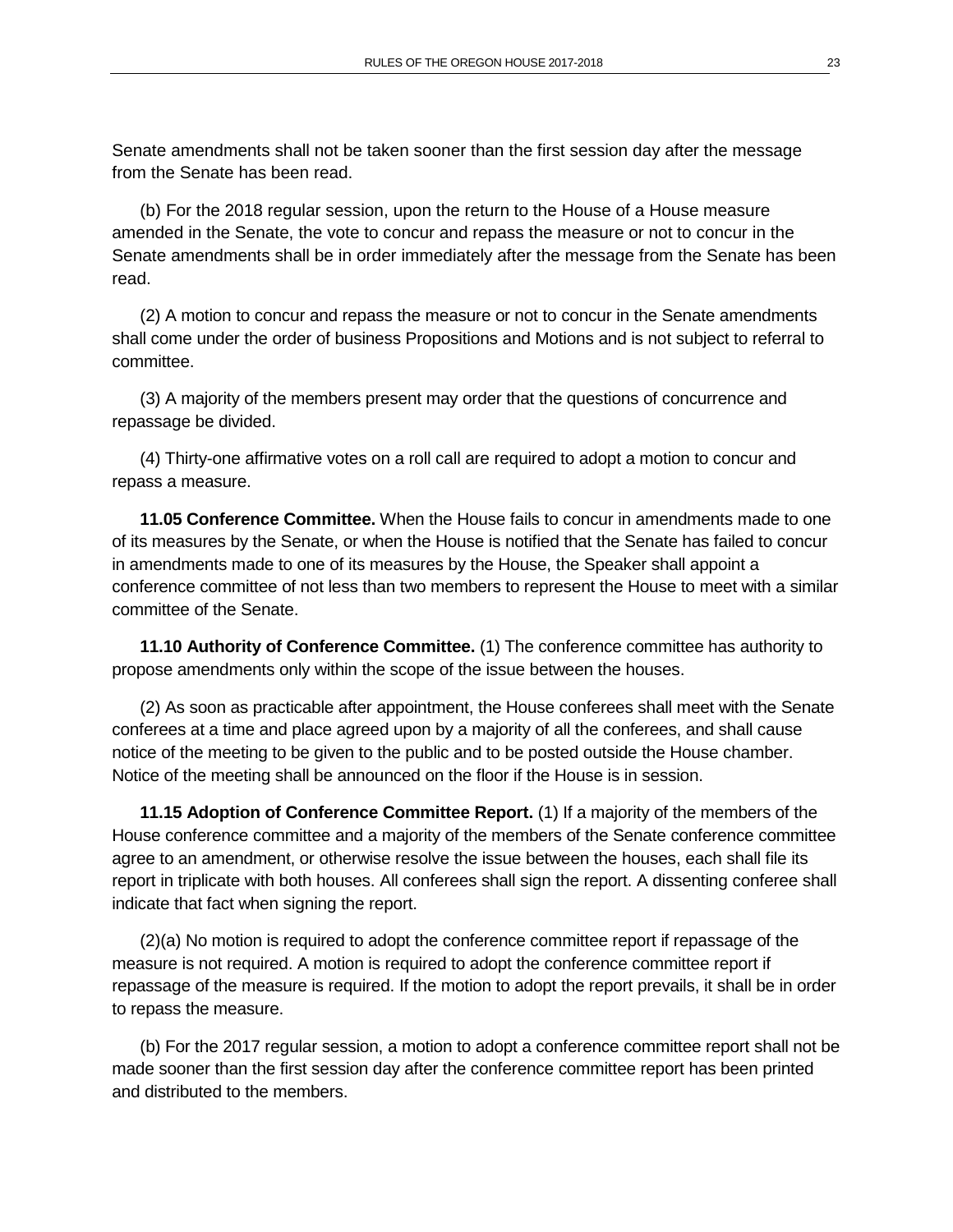(c) For the 2018 regular session, a motion to adopt a committee report shall be in order immediately after the conference committee report has been made available electronically or printed and distributed to the members.

(3) It shall not be in order to refer or re-refer or to amend a conference committee report.

**11.20 Discharge of Conferees.** (1) If the House conferees cannot agree with the Senate conferees within a reasonable time, the House conferees shall so advise the Speaker and request discharge. The Speaker shall then discharge the House conferees and may appoint a new conference committee to represent the House.

(2) If a conference committee does not report within a reasonable period of time after its appointment, the Speaker may discharge the House conferees and appoint a new conference committee to represent the House.

#### **SPONSORSHIP AND INTRODUCTION OF MEASURES**

**12.00 Sponsorship.** (1) Every measure introduced in the House by a member, memberelect or special, standing or joint committee shall bear the name of the member or special, standing or joint committee sponsoring the measure.

(2) Every measure introduced at the request of a person, state agency or legislative interim committee shall bear the statement "Introduced and printed pursuant to House Rule 12.00" and indicate the identity of the requester.

(3) Upon their request, a member may be added as a co-sponsor to any measure introduced by another legislator, after the measure has been first read and prior to the clerk reading the measure number and title for final consideration, and at any time the measure is in the possession of the House prior to a motion to concur on any Senate amendments. To be added to any measure as a chief sponsor the member must provide the Chief Clerk written approval from the first listed chief sponsor of the measure, after the first reading and prior to the clerk reading the bill number and title for final consideration.

(4)(a) A sponsor may be withdrawn from a measure at any time the measure is in possession of the House. The request must be processed by 5:00 p.m. the next business day following final consideration of the measure.

(b) If all of the chief sponsors are withdrawn, the House committee reporting the measure shall become the chief sponsor of the measure.

**12.10 Committee Sponsorship.** (1) Any measure introduced by a committee must be approved by the Chair and a majority of the members of the committee.

(2) The Chair shall sign the proposed measure for presentation to the Chief Clerk for introduction.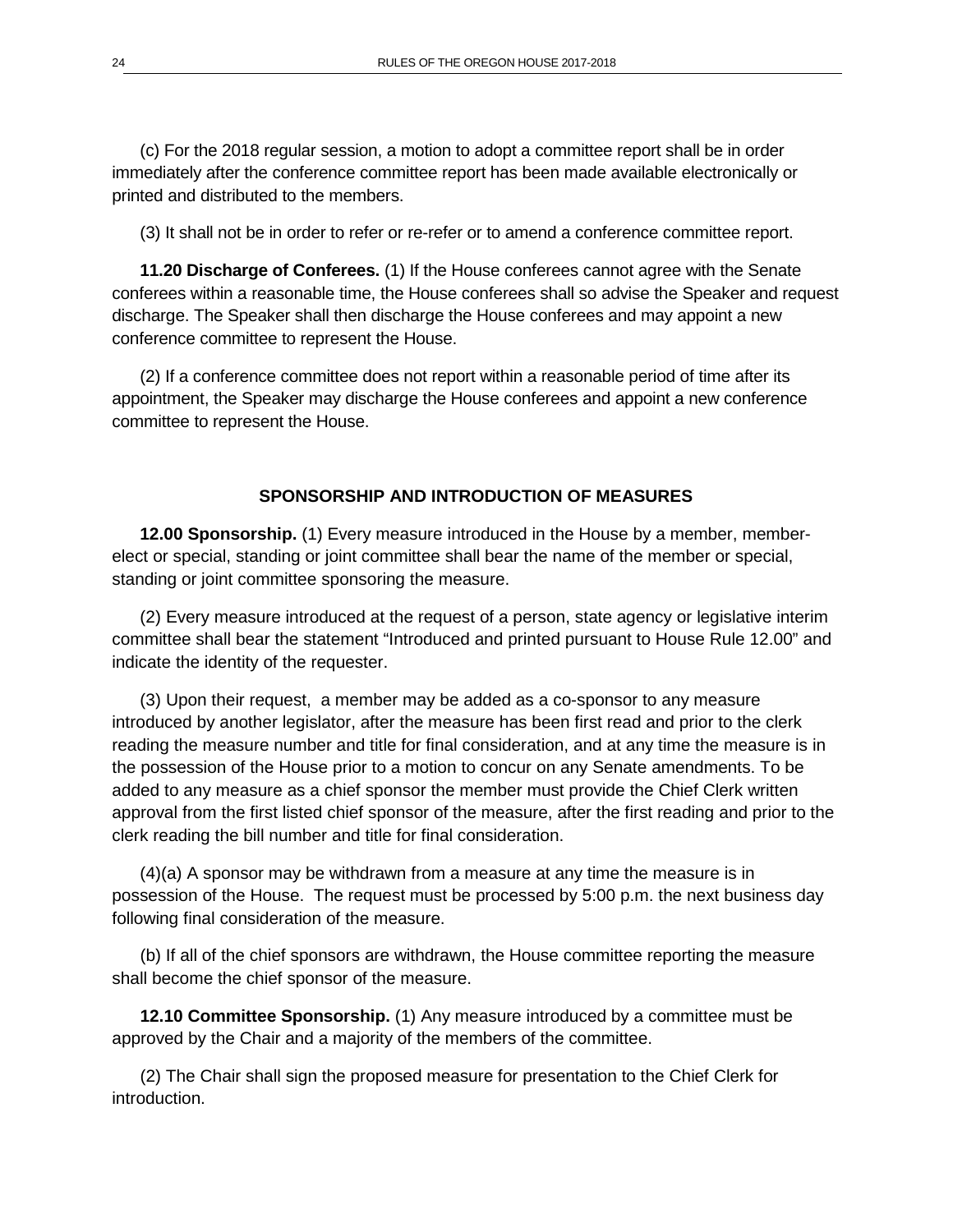**12.20 Requirements for Introduction.** (1) Except for all pre-session filing, for which two copies of a Legislative Counsel draft are required, all drafts of measures presented for introduction shall be submitted in the form of one Legislative Counsel draft of the measure and one properly completed Legislative Counsel bill back. Such presentation shall be submitted in the manner prescribed by the Chief Clerk of the House by a member, an authorized person of the member's staff, an authorized member of the caucus staff or, in the case of a committee, by the Chair or an authorized member of the committee staff. The Chief Clerk or a person authorized by the Chief Clerk shall, upon request, provide a receipt to the person presenting the measure.

(2) Immediately after presentation to the Desk, the measure shall be assigned a measure number and sent by the Chief Clerk to the Publication Services unit of the Legislative Counsel for examination and any corrections as to accuracy of form and style to conform substantially to the *Form and Style Manual for Legislative Measures* and preparation of a copy for the State Printer. No corrections that might affect the substance of the measure shall be made without the consent of the sponsor of the measure.

(3) An original bill folder shall be created for each measure introduced. The original billbacked copy of the measure shall be placed in the folder along with all amendments, reports and other official papers, including a recording of all actions taken on the measure.

**12.25 Executive and Judicial Branch Measures.** Measures being requested by the executive or judicial branches shall be filed and introduced as prescribed in ORS 171.130 or in any applicable joint rule of both houses of the Legislative Assembly authorizing such filing and introduction.

**12.35 Priority Drafting Requests for the 2017 Regular Session.** (1) Every member shall be entitled to not more than five priority drafting requests of the Legislative Counsel during the 2017 regular session.

(2) Every measure bearing a priority designation of the Legislative Counsel must be presented at the Desk for introduction for the 2017 regular session within three business days after delivery of the measure to the member by the Legislative Counsel. The Desk shall not accept any measure showing that it was delivered by the Legislative Counsel to the member more than three business days before it is presented to the Desk.

**12.37 Limitations on Drafting Requests for the 2018 Regular Session.** Every member shall be entitled to not more than two drafting requests of the Legislative Counsel for the 2018 regular session. The requests must be made by the member in compliance with Rule 12.50.

**12.40 Pre-session Drafting and Filing for the 2017 Regular Session.** (1) Except as otherwise provided in these rules, drafting requests and measure filing shall be governed by the applicable Enrolled Concurrent Resolution adopted by the Seventy-eighth Legislative Assembly. After 5 p.m. on the Friday immediately following the opening day of the 2017 organizational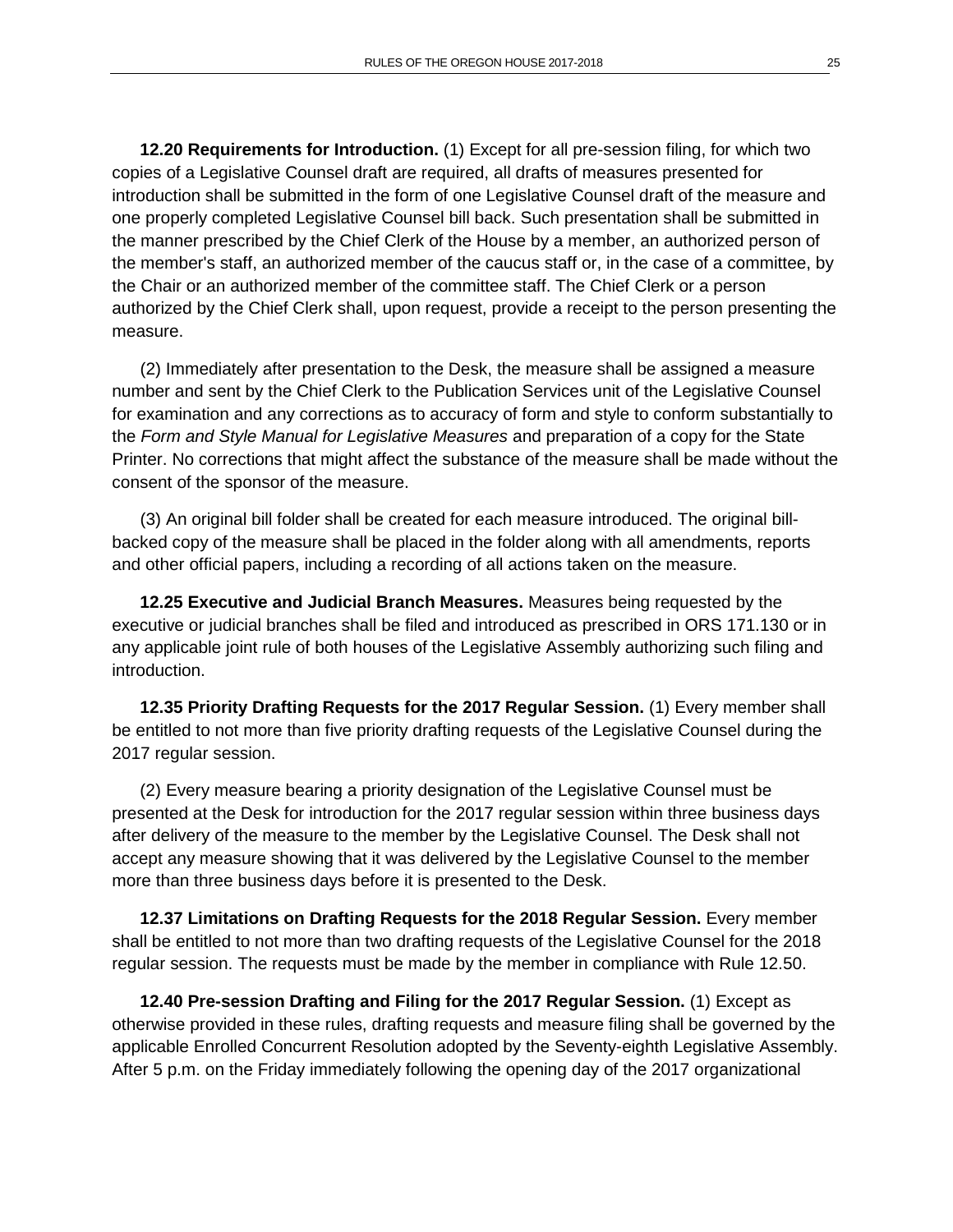session, the Legislative Counsel shall discontinue accepting requests for drafting of all measures except:

(a) Appropriation or fiscal measures approved for drafting by the Committee on Ways and Means.

(b) Measures approved for drafting by the Chair of the Committee on Rules.

(c) A proposal requested for drafting by a member under Rule 12.35.

(2) Members, members-elect and committees may not request drafting services from the Legislative Counsel for an agency or officer of the executive or judicial departments unless the agency or officer has arranged to pay any charges the Legislative Counsel imposes under ORS 173.130.

(3) No measure shall be accepted by the Chief Clerk for introduction in the House after 5:00 p.m. on the 28th calendar day of the 2017 regular session, except:

(a) Measures approved by the Speaker and identified for introduction by a committee.

(b) Appropriation or fiscal measures sponsored by the Committee on Ways and Means.

(c) Measures drafted by the Legislative Counsel and presented to the Desk as provided in Rule 12.35.

(4) Every measure filed under this rule shall be filed in compliance with Rule 12.20.

(5) The Chief Clerk shall order the measure printed and no printed measure shall be withdrawn.

(6) The content of the measure shall be deemed public information upon receipt by the Chief Clerk.

**12.50 Pre-session Drafting and Filing for the 2018 Regular Session.** (1) Except as otherwise provided in these rules, drafting requests and measure filing shall be governed by the applicable Enrolled Concurrent Resolution adopted by the Seventy-ninth Legislative Assembly.

(2) Members and committees may not request drafting services from the Legislative Counsel for an agency or officer of the executive or judicial departments unless the agency or officer has arranged to pay any charges the Legislative Counsel imposes under ORS 173.130.

(3) Measure drafting requests made by a member must be made no later than 61 calendar days prior to the first day of the 2018 regular session.

(4) Every measure filed under this rule shall be filed in compliance with Rule 12.20.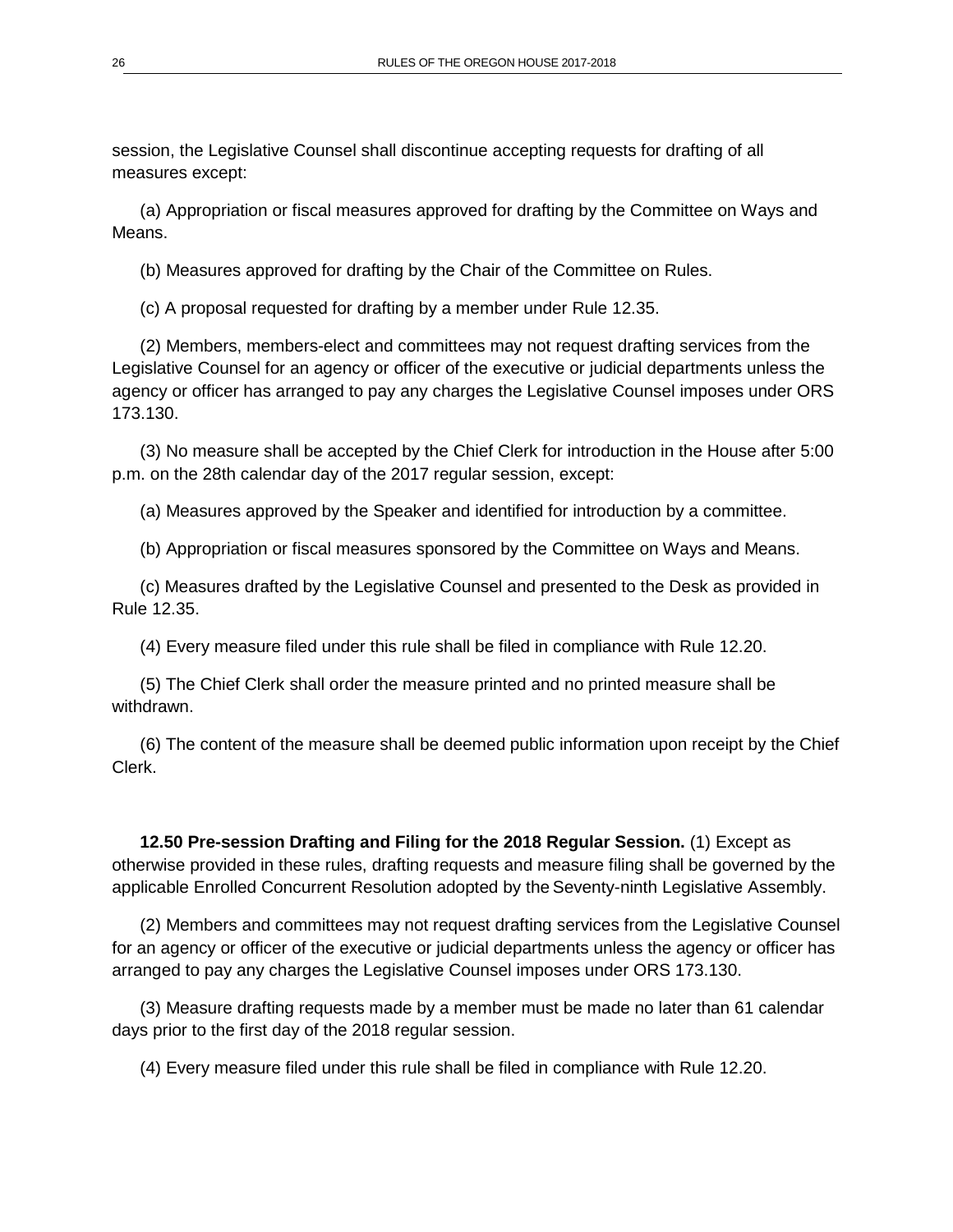(5) The Chief Clerk shall order the measure printed and no printed measure shall be withdrawn.

(6) The content of the measure shall be deemed public information upon receipt by the Chief Clerk.

**12.60 Pre-session Drafting and Filing for the 2019 Regular Session.** (1) Except as otherwise provided in these rules, drafting requests and measure filing shall be governed by the applicable Enrolled Concurrent Resolution adopted by the Seventy-ninth Legislative Assembly.

(2) Members, members-elect and committees may not request drafting services from the Legislative Counsel for an agency or officer of the executive or judicial departments unless the agency or officer has arranged to pay any charges the Legislative Counsel imposes under ORS 173.130.

(3) Every measure filed under this rule shall be filed in compliance with Rule 12.20.

(4) The Chief Clerk shall order the measure printed and no printed measure shall be withdrawn.

(5) The content of the measure shall be deemed public information upon receipt by the Chief Clerk.

Rule 13 is Reserved

## **PUBLICATIONS**

**14.01 Journal; Status Report.** (1) The House shall cause a Journal of its proceedings to be maintained. The Journal shall contain a full, true and correct chronological record of all proceedings of the House.

(2) The House shall cause a House Measure History Report, arranged chronologically by the measure number, to be maintained. The status report shall contain a synopsis of the actions taken in each house on each measure.

**14.05 Other Legislative Publications.** (1) Unless otherwise directed by resolution or Rule 14.10, the provisions of ORS 171.206 shall govern.

(2) All orders for printing and distribution of publications printed for the House, except those publications the printing or distribution of which are governed specifically by statute or otherwise, shall be signed by the Speaker or by a person authorized by the Speaker.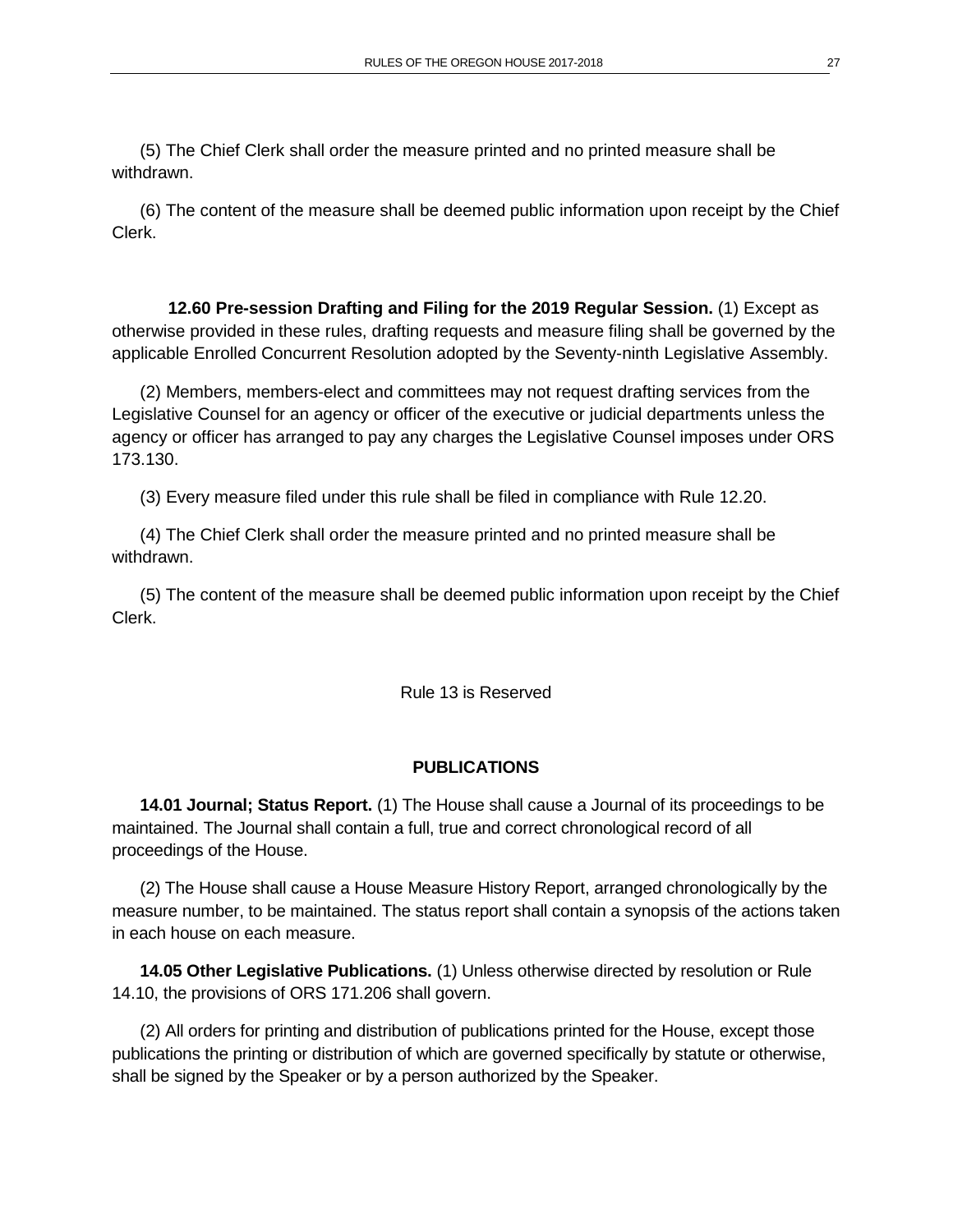**14.10 Distribution of Legislative Publications.** (1) There shall be delivered to the Chief Clerk the numbers of copies of measures, the House Measure History Report, the legislative schedule, and the legislative index as required for the operations of the House.

(2) There may be distributed free of charge to any person one copy of any measure with amendments, corrections or engrossment, the legislative schedule and cumulative index. Additional copies may be obtained upon payment pursuant to the schedule adopted by the Legislative Administrator and posted in the Distribution Center.

(3) Any person, agency or organization wishing a complete set of measures, House Measure History Reports, calendars, legislative schedules and indexes may obtain it upon payment pursuant to the schedule adopted by the Legislative Administrator and posted in the Distribution Center.

(4) Charges that may be imposed pursuant to this rule do not apply to the Chief Clerk and the Secretary of the Senate for the proper functioning of each house, the Legislative Fiscal and Revenue Officers, the Legislative Counsel, and the Legislative Administrator.

**14.15 Measure Summaries.** (1) No measure shall be accepted at the Desk for introduction unless it is accompanied by an impartial summary of the measure's content, describing new law and changes in existing law proposed by the measure. Any measure presented to the Chief Clerk which does not comply with this subsection shall be returned to the member who presented it.

(2) The summary shall be printed on the first page of the measure.

(3) If a material error in a printed summary is brought to the attention of the Legislative Counsel, the Legislative Counsel shall cause to be prepared a corrected summary which shall show the changes made in the summary in the same manner as amendments to existing law are shown. The Legislative Counsel shall deliver the corrected summary to the Chief Clerk. The Chief Clerk shall order a printing of the corrected summary for distribution.

(4) Whenever a measure is amended, the person who edits the measure summaries shall prepare an amended summary. The amended summary shall appear on the first page of the measure if engrossed or may be made a part of the amendments. The summary shall be amended to show changes in the measure proposed by the amendments thereto with changes in the summary shown in the same manner as amendments to existing law are shown.

**14.25 Financial and Revenue Impact Statements.** (1) A copy of every measure introduced shall be transmitted by the Chief Clerk to the Legislative Fiscal and Revenue Officers. Upon notice of a measure being scheduled by a House committee for work session, the Legislative Fiscal and Revenue Officers shall review each measure and make an estimate of the anticipated change in state, county, and municipal expenditures and revenues under the provisions of the measure. The Legislative Fiscal Officer shall prepare a statement, which will outline the changes in expenditures, to be known as either a Fiscal Impact Statement or Budget Report to be attached to each measure. The Legislative Revenue Officer shall prepare a statement known as a revenue impact statement, which will outline the changes in revenues, to be attached to each measure.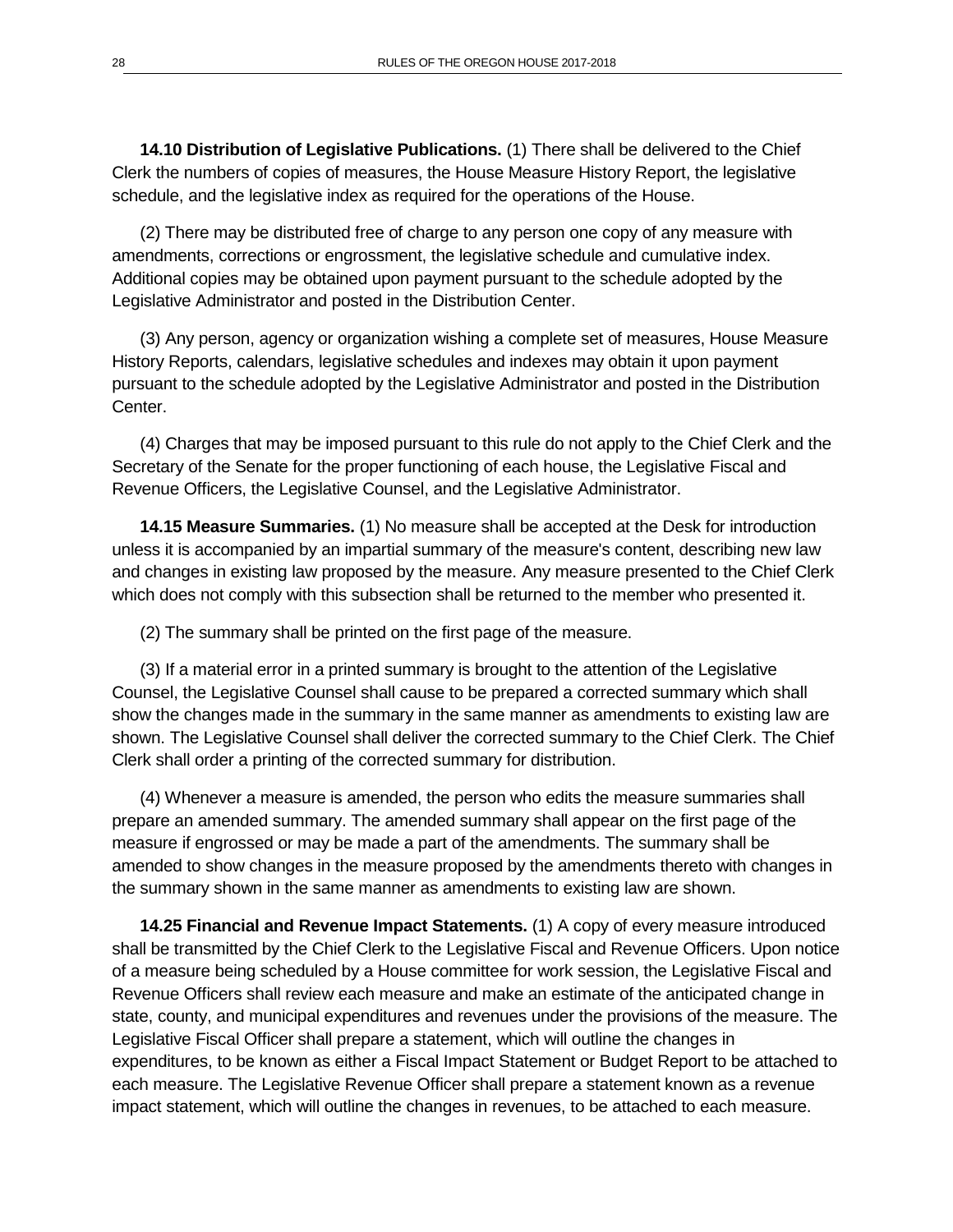The financial and revenue impact statements shall set forth the fiscal and revenue impact of the measure and any governmental subdivision affected by the fiscal and/or revenue impact as determined by the Legislative Fiscal and Revenue Officers.

(2) The fiscal and revenue impact statements shall be delivered by the Legislative Fiscal and Revenue Officers to the committee to which the measure has been referred. When amendments to a measure are adopted by a committee, the appropriate changes shall be made in the fiscal and/or revenue impact statements.

(3) When a measure is reported out of committee, the fiscal and/or revenue impact statements shall be filed with the committee's recommendation and forwarded to the Chief Clerk. The Chief Clerk shall attach the fiscal and revenue impact statements to the original measure and shall prepare and distribute copies either electronically or in hard copy to each member.

**14.30 Legislative Newsletters.** (1) Each member may issue legislative newsletters or other informational material to their constituents. Costs for newsletters and informational material may be billed to the member's individual expense account. Such newsletters or other informational material may be distributed at state expense at any time during a member's term with the following exception:

(a) The period commencing 60 days before the primary election until the day following the election if the member is a candidate for any election or reelection at the primary election.

(b) The period commencing 60 days before the regular general election until the day following the election if the member is a candidate for any election or reelection at the general election.

(2) As used in this rule, "constituent" means an individual that lives within a member's legislative district.

(3) As used in this rule, "distributed" means that the legislative newsletter or informational material has left the possession and control of the member.

(4) As used in this rule, "informational material" and "legislative newsletter" means material suitable for distribution to members of the public informing them of official activities of a legislator and/or concerning legislative related issues. Such material shall not be campaign material, serve partisan political purposes, or take a position on a citizen initiative.

#### **RECORDS RETENTION**

**14.50 Policy on Records.** (1) Except as provided in subsection (3) of this rule, records of members and their legislative assistants that contain information relating to the conduct of the public's business that are prepared, used or retained by the member or assistant must be retained for two years after the records are created.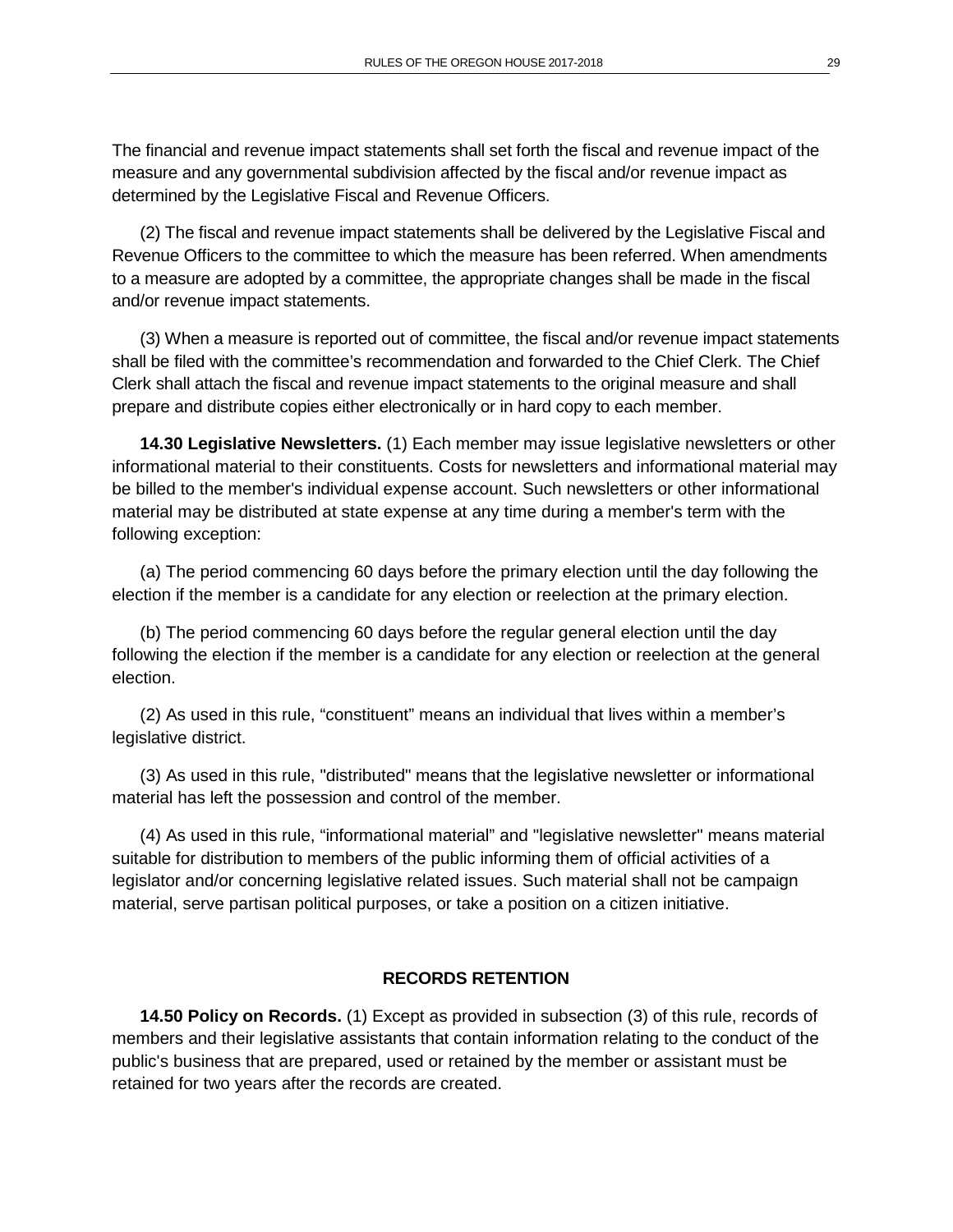(2) (a) A member must retain notices of amounts of expenses required by ORS 244.100 (2) for five years.

(b) A member must retain documents in support of statements of economic interest required by ORS 244.050 for two years.

(c) A member must retain relevant documents that are in the member's possession when the member receives a public records request, or a request for discovery of records issued in a court or administrative proceeding, until the request for records is resolved.

(d) Ephemeral communications, including, but not limited to, voicemail, text messages and instant messages, are not required to be retained.

(3) A member or legislative assistant may, at any time, deliver records required to be retained under this rule to the Legislative Administrator. A person who ceases to be a member of the Legislative Assembly shall deliver records under subsection (2) of this rule to the Legislative Administrator within 60 days after the member ceases to be a member. Records delivered to the Legislative Administrator under this rule must identify the person delivering the records and specify the date on which the records may be destroyed.

(4) In order to ensure consistent and timely compliance with the disclosure provisions of the Public Records Law, the Legislative Counsel shall presumptively be designated to receive public records requests on behalf of members. The Legislative Counsel will assist each member in preparing responses to requests and will consult with each member prior to the disclosure of any of the member's records to a requester. A member may respond to a public records request directly, but should notify the Legislative Counsel of the request. Regardless of whether or not a member has designated the Legislative Counsel to receive their public records requests, the member may request assistance from the Legislative Administrator or Legislative Counsel in responding to public records requests at any time.

(5) This rule applies to all records of members and legislative assistants, whether created before, on or after the effective date of this rule.

(6) (a) Before each regular long session, each member and each legislative assistant must receive training provided or approved by the Legislative Counsel's office on compliance with this rule and applicable portions of the public records law. Members not elected to the Legislative Assembly and legislative assistants not employed by the Assembly at the time of this training must be provided information about compliance with this rule within 30 days following their swearing in or hire.

(b) Training must include but is not limited to the requirements for retaining public records and responding to a public records request.

(7) If the response to a records request has not been completed within 21 days, the member must provide the requestor an estimate of the number of days required to respond to the records request. If the estimated records production date passes without records being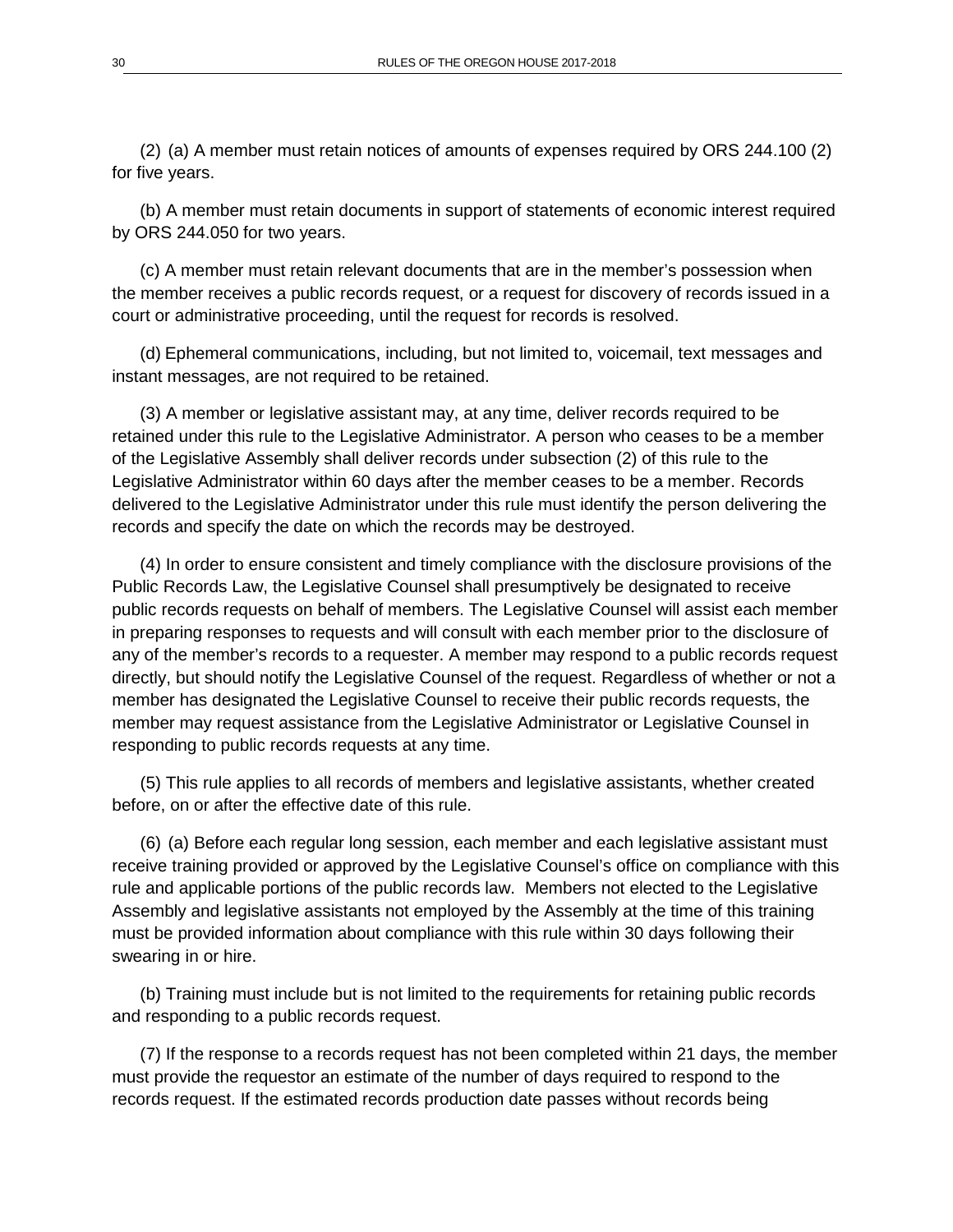produced or exemptions claimed, the member shall provide a new estimate and explanation of the status of the request. The member may designate the Legislative Counsel to provide the estimate.

(8) As used in this rule, "legislative assistant" means a person employed to assist a member, to assist the Speaker of the House or to assist either caucus leader.

### **PERSONNEL RULES AND PROCEDURES**

**15.01 Personnel Rules and Procedures.** (1) Except as otherwise provided by law, the Speaker may establish such rules of employment for employees of the House that are deemed necessary.

(2) All salaries for legislative officers and legislative personnel elected or appointed shall be fixed by the appointing authority as provided in the current Legislative Assembly budget.

(3) Employees of the House are at-will employees; therefore, they serve at the pleasure of the appointing authority and shall be appointed or discharged by written notice to the Chief Clerk and the Legislative Administrator.

#### **CHIEF CLERK; PERSONNEL; ALLOWANCES**

**15.05 Chief Clerk; Election and Duties. (1)** There shall be a Chief Clerk who shall be elected by the members and shall be an officer of the House. The Chief Clerk shall take an oath to support the Constitution of the United States and the Constitution of the State of Oregon, for the true and faithful exercise of the duties of the Office of the Chief Clerk, and to keep the confidences of the House. The Chief Clerk serves at the pleasure of the body and may be removed only by a majority vote of the members. In the event that the office becomes vacant at a time when the House is not in session, the Speaker may appoint an acting Chief Clerk to serve until the next regular or special session of the House, at which time the members shall elect a Chief Clerk of the House.

- (2) The Chief Clerk shall perform the following duties:
- (a) Appoint a Sergeant at Arms in consultation with the Speaker.

(b) Appoint such other non-partisan employees deemed necessary for the effective operations of the House of Representatives in compliance with the Legislative Branch Personnel Rules.

(c) Serve as parliamentarian of the House, providing impartial recommendations.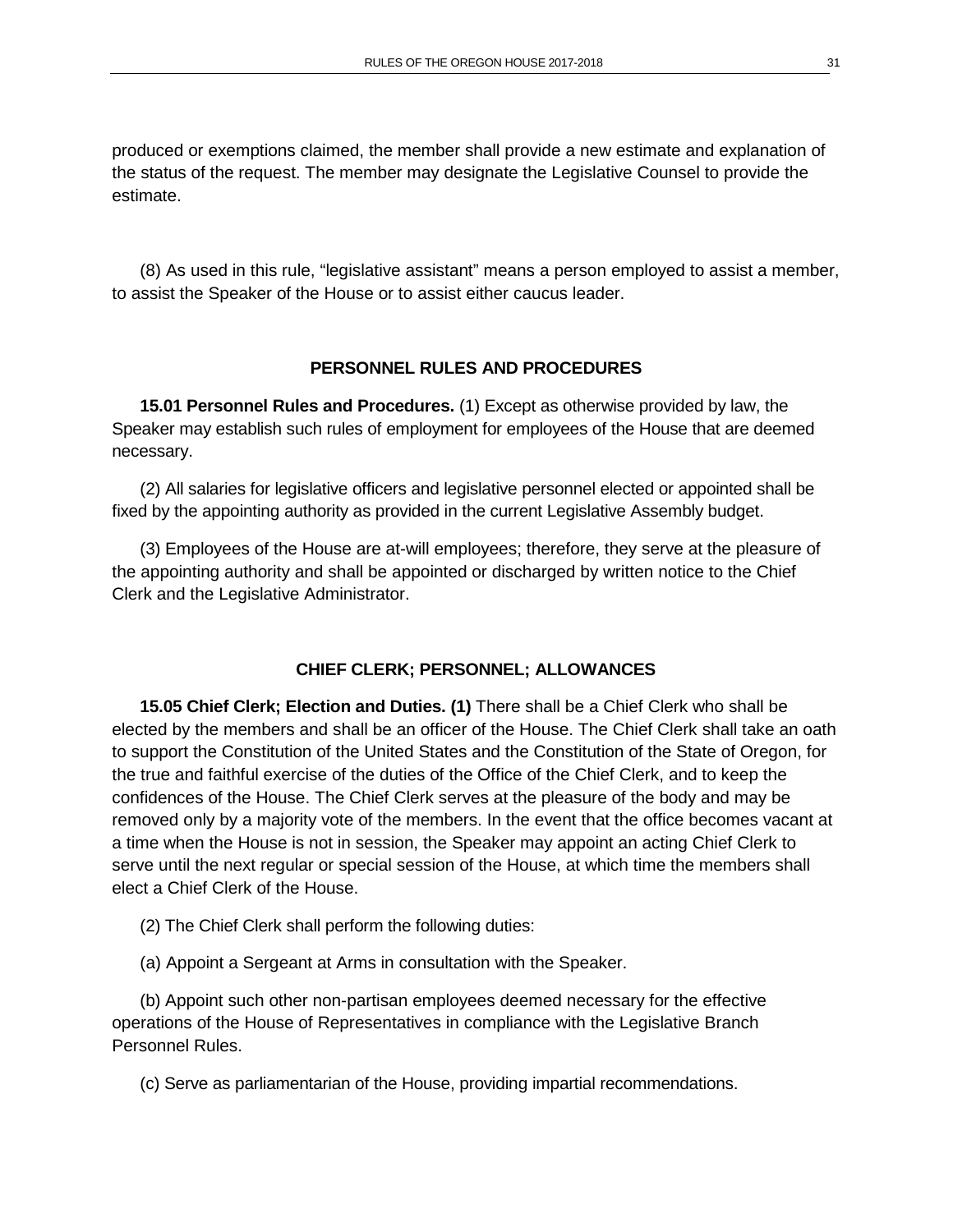(d) Keep the measures, papers and records of the proceedings and actions of the House and have charge of the publication and distribution of publications related thereto, except as otherwise provided by law.

(e) Prepare all measures, histories, journals and related publications for printing.

(f) Retain all measures and official papers or records in the Chief Clerk's office or in the Chief Clerk's custody except on duly signed receipts from persons authorized to receive custody.

(g) Perform such other duties as directed by the Speaker or prescribed by law.

(3) The Sergeant at Arms shall perform the following duties:

(a) Under direction of the presiding officer and/or the Chief Clerk, the Sergeant at Arms, assisted by Security Personnel when directed by the presiding officer, shall maintain order in the chamber and other areas assigned to the House.

(b) Permit such ingress to and egress from the chamber during sessions as may be directed by the presiding officer or allowed by the rules.

(c) Execute all processes issued by authority of the House or any of its committees.

(d) Perform such other duties as the Chief Clerk or Speaker may direct.

**15.10 Member's Personal Staff.** (1) (a) A member may appoint personal staff for the session, the interim or both, according to the allowance provided in Rule 15.25.

(b) A member shall establish salaries payable to persons appointed under paragraph (a) of this subsection.

(c) Fringe benefits for persons appointed under paragraph (a) of this subsection shall be as set forth in the Legislative Branch Personnel Rules.

(d) The time of service for all employees begins on the date of filing their appointment with the Legislative Administrator but not sooner than the date set forth in the Legislative Branch Personnel Rules.

**15.15 Leadership Office Personnel.** (1) The Speaker may appoint personnel necessary to perform the functions of the Speaker's office.

(2) In compliance with the Legislative Branch Personnel Rules, the Republican and Democratic leaders may each appoint such employees deemed necessary to perform the functions of the caucus offices.

**15.20 Other Personnel.** (1) In compliance with the Legislative Branch Personnel Rules, the Legislative Administrator shall, in consultation with each chair of a committee and the Speaker, appoint such personnel as deemed necessary in the operations of the committees.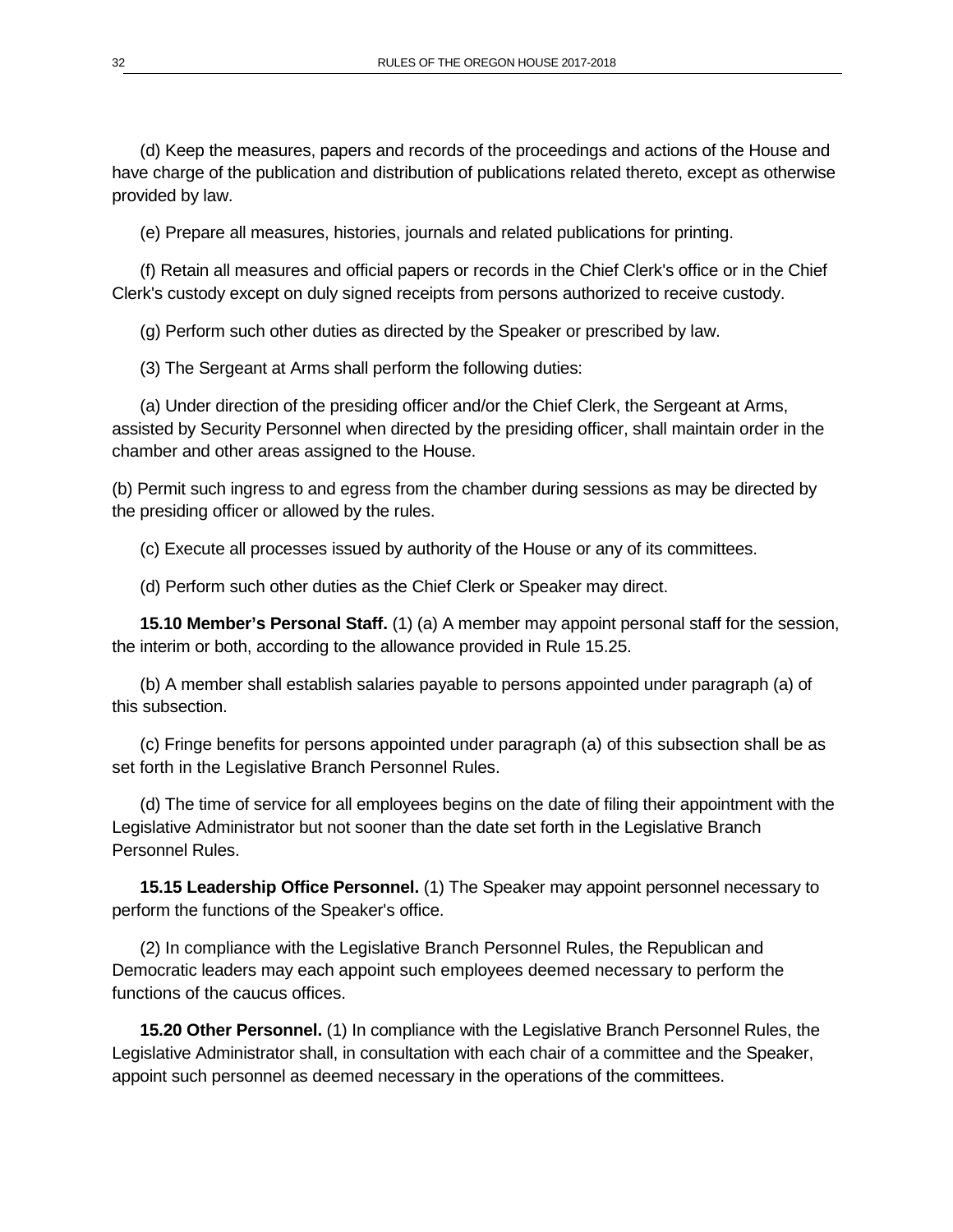(2) In addition to personnel otherwise authorized, the Speaker may appoint such other personnel as the Speaker considers necessary.

(3) No personnel employed by the House of Representatives shall for the duration of such employment serve as a lobbyist or be employed by a lobbyist; serve as a reporter, commentator or editorialist on legislative matters or be employed by a radio station, television station, newspaper or magazine. All such personnel are subject to ORS 260.432.

**15.25 Expense Allowance.** (1) Each member has an allowance of \$40,502.00 during the 2017 regular session for personal staff, services and supplies as defined in Rule 16.01 and legislative newsletters as defined in Rule 14.30.

(2) Any amount remaining unexpended or unobligated in a member's individual expense account at the end of a regular session may be used during the interim for expenses as described under subsection (1) of this rule.

## **SERVICES AND SUPPLIES**

**16.01 Services and Supplies.** (1) Each member shall have an individual services and supplies account. New members will receive a one**-**time allowance of \$200.00 for start-up expenses.

(2) A member may obtain services and supplies necessary to conduct legislative business by submitting a requisition to personnel responsible for supplying the services or supplies. The requisition shall be signed by the member or by a person authorized by the member. The costs of requisitioned services and supplies shall be charged against the member's individual services and supplies account.

- (3) Services and supplies that may be obtained under this rule include:
- (a) Postage (all classes).
- (b) Subscriptions to newspapers and periodicals.
- (c) Stationery.
- (d) Office supplies.
- (e) Copying.
- (f) Communications with constituents in compliance with Rule 14.30.
- (g) Rental expenses incurred for a town hall meeting.
- (h) Establishment and maintenance of a district office.
- (i) Billings from state agencies for services and supplies.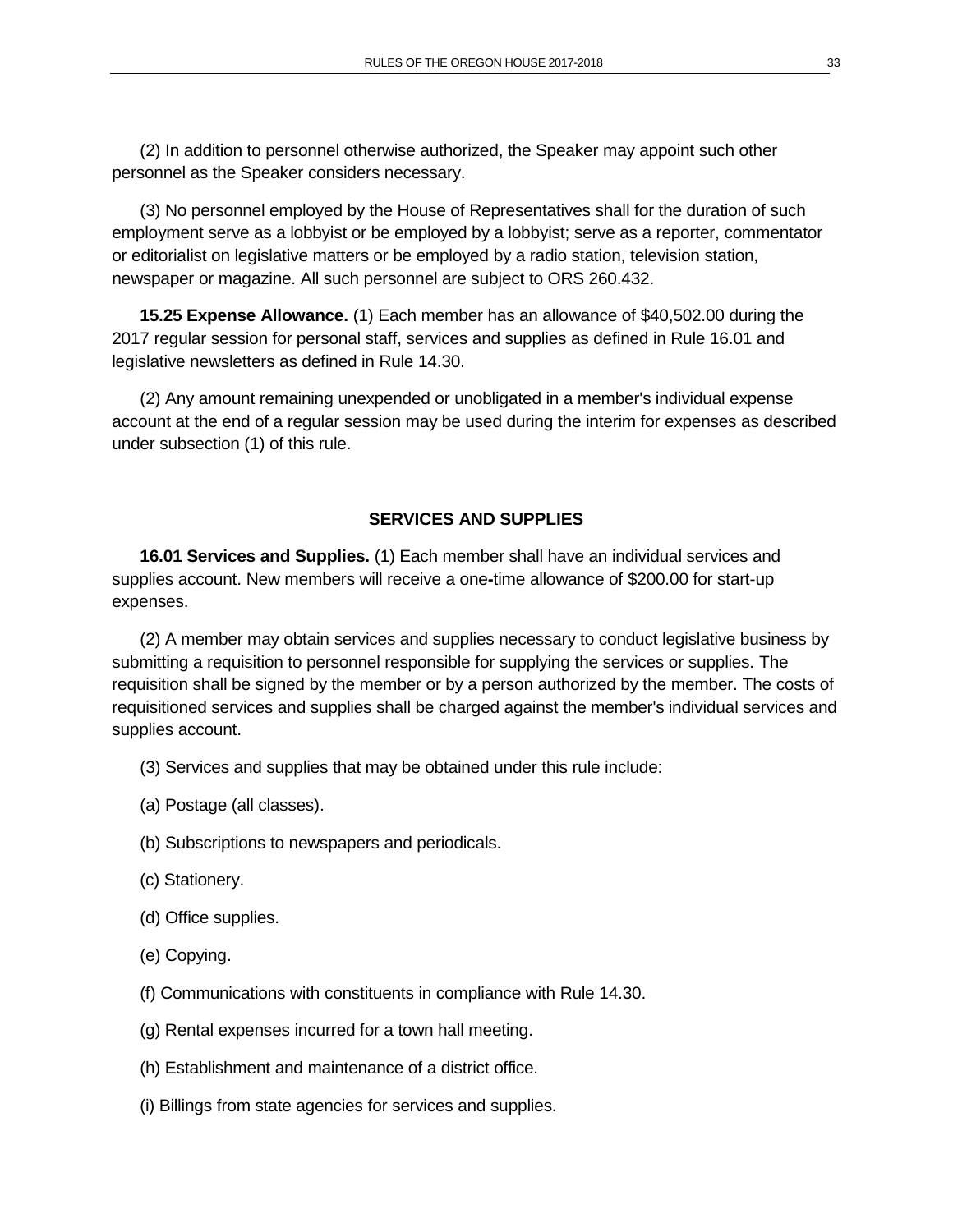(j) Reasonable travel expenses incurred by members while on official legislative business. This item does not include in-district travel.

(k) Reasonable travel expenses incurred by member's personal staff while on official legislative business as authorized by the member.

(L) Any other service or supply authorized by the Speaker.

(4) Any member who exceeds his or her allowance as provided under these rules or the adopted Legislative Assembly budget will have the overage deducted from his or her personal monthly expense allowance and any additional indebtedness will be prohibited.

(5) Should a member retire, resign or be removed from office, the individual expense allowance as provided under these rules or the adopted Legislative Assembly budget shall be prorated based on length of service and, in the event an overage exists, further indebtedness shall be prohibited and the overage shall be deducted from his or her personal monthly expense allowance and any remaining indebtedness shall be billed by the Legislative Administrator and appropriate steps for collection taken. Any amount expended in excess of allocation is a debt owed to the state.

(6) All equipment, furniture, unused supplies, and stationery are the property of the Legislative Assembly and shall be returned at the end of a member's legislative service in compliance with ORS 171.136.

**16.05 Attorney General Opinions.** (1) Requests by members for opinions of the Attorney General require approval of either caucus leader or the Speaker as a condition of authorizing payment from legislative appropriations. The legislative appropriation specifically intended for payment of costs for Attorney General opinions shall be divided in the same proportion as the number of party members in the House. The cost of an opinion shall be deducted from the approving leader's allocation. This rule takes precedence over ORS 180.060 (2).

(2) The Legislative Counsel shall provide legal advice and opinions to members without approval of the Speaker, or either caucus leader.

#### **PRIVILEGES**

**17.01 Floor Privileges.** (1) When the House is in session, no person shall be permitted within the bar except:

- (a) Members of the Legislative Assembly;
- (b) Floor personnel of the House;
- (c) One of the following individuals, seated at a member's desk: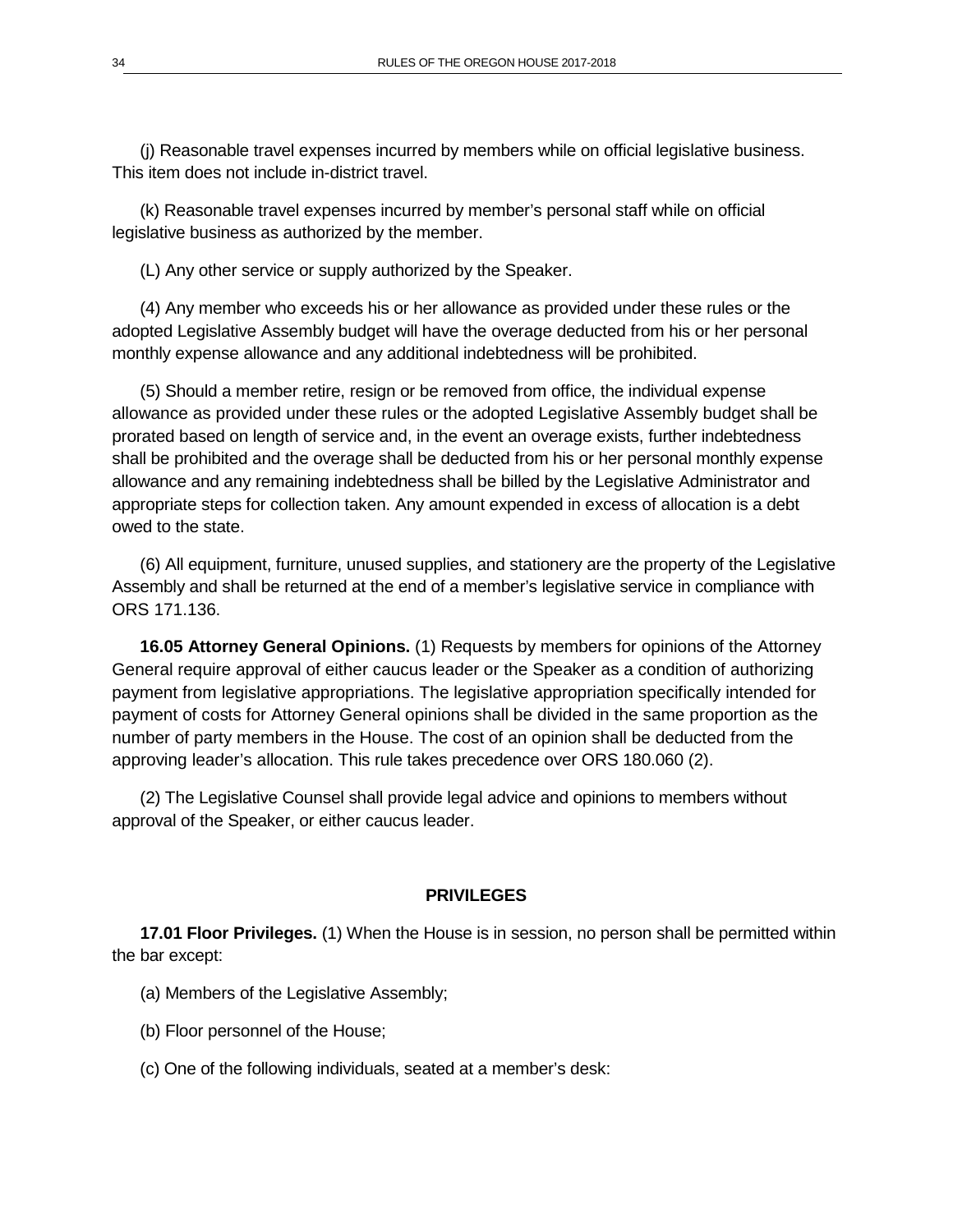(i) One individual from the member's personal staff employed under Rule 15.10 or receiving credit in the intern program;

(ii) A member of the staff of a House standing committee, statutory committee, special committee or the caucus offices; or

(iii) A family member;

(d) Speaker's and caucus staff;

(e)Persons authorized by the Speaker; and

(f) Accredited representatives of the news media.

(2) Courtesies of the house and floor privileges may be extended only to special dignitaries and former members of the Legislative Assembly with permission of the body. However, courtesies shall not be extended to any former member who is registered as a lobbyist with the Oregon Governmental Ethics Commission.

(3) Seating in the side aisles beyond the bar shall be reserved for the families and guests of members and such other persons as may be authorized by the Speaker. However, the privilege shall not be granted to any person actively engaged in seeking the passage or defeat of any measure.

(4) While the House is in session, the center aisle of the floor shall be kept clear of all persons except members and the Chief Clerk or someone acting under the Chief Clerk's direction in conduct of the business of the House. Access to the chamber while the House is in session shall be by the side doors and side aisles.

(5) During the period beginning thirty minutes before the opening of each session and ending thirty minutes after the session, no person shall be permitted in the House chamber except those authorized to be in the chamber under this rule.

(6) No person who is a lobbyist as defined in ORS 171.725 shall be permitted on the House floor or the adjacent side aisles while the House is in session.

(7) The Sergeant at Arms shall enforce this rule.

**17.05 Lounge Privileges.** The privilege of using the House lounge shall be limited to members of the House and the Chief Clerk except as otherwise authorized by the Speaker.

**17.10 Assembly Transition.** Those members not returning to serve in the next Legislative Assembly shall vacate their office space in the State Capitol 30 days prior to the convening of that assembly.

#### **ACCREDITATION OF NEWS MEDIA**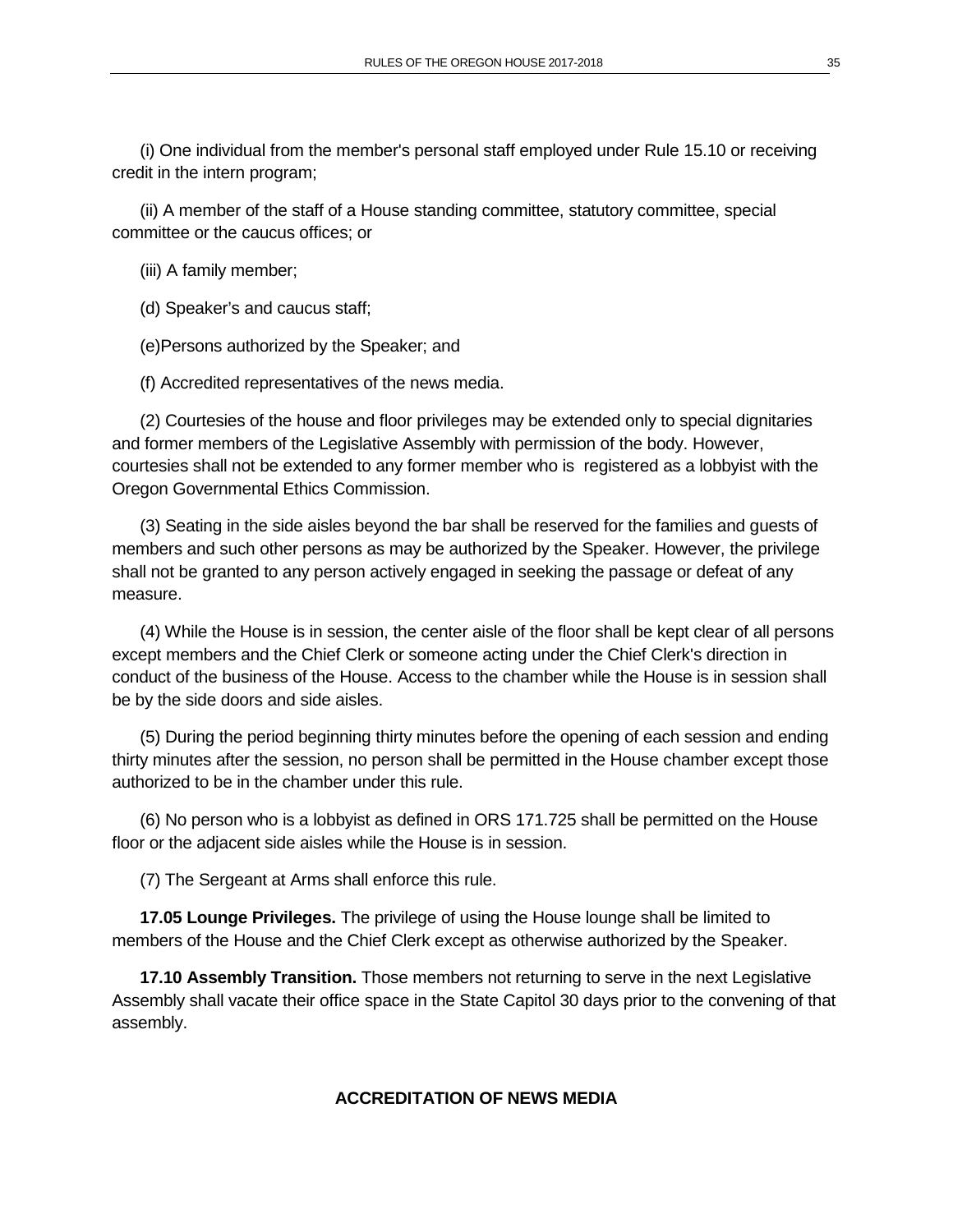**18.01 Accreditation of News Media.** (1) As used in these rules, "accredited representatives of the news media" means bona fide representatives of publications of general circulation and of news wire services and bona fide representatives of radio and television facilities.

(2) In order to obtain accreditation, representatives of the news media shall register in the office of the Chief Clerk, indicating the publication, news, wire service, radio or television station represented. However, any representative of a news media who is also attending the session as a lobbyist as defined in ORS 171.725 shall not be entitled to accreditation or the privileges of the floor.

(3) If a member of the media disrupts the proceedings of the House or its committees, the presiding officer may call the individual to order and direct the individual to leave the chamber or meeting room.

(4) The Speaker may revoke or suspend the credentials of a member of the media who disrupts the proceedings of the House or its committees.

#### **LOBBYISTS**

**19.01 Regulation of Lobbyists.** (1) It is the intention of the House to provide opportunity for all individuals who comply with the requirements of ORS 171.725 to 171.785 and subsection (2) of this rule to appear before members and committees of the House on behalf of or in opposition to any measures before the Legislative Assembly.

(2) The Committee on Rules may, and on the complaint of five members of the House, shall investigate and report on any alleged violation of ORS 171.725 to 171.785 or any alleged improper conduct or wrongdoing by any lobbyist. The committee may as an incident of the investigation require such additional information about the alleged violation, improper conduct or wrongdoing as the majority of the committee considers pertinent and necessary.

(3) If the committee determines that the lobbyist has violated ORS 171.725 to 171.785 or is guilty of improper conduct or wrongdoing, it shall report its findings and recommendations to the House. The House may take such action as it deems proper.

#### **CAMPAIGN CONTRIBUTIONS, PROHIBITED ACTIONS**

**19.10 Statement of Philosophy.** The House of Representatives is committed to open deliberations. Prompt, thorough and accurate reporting of any campaign contribution is an integral factor in maintaining open government.

**19.20 Campaign Contributions During Session.** No member of the House, during a regular session, organizational session or during the period between the organizational session and the regular session scheduled during the odd-numbered year, shall accept and/or solicit a contribution